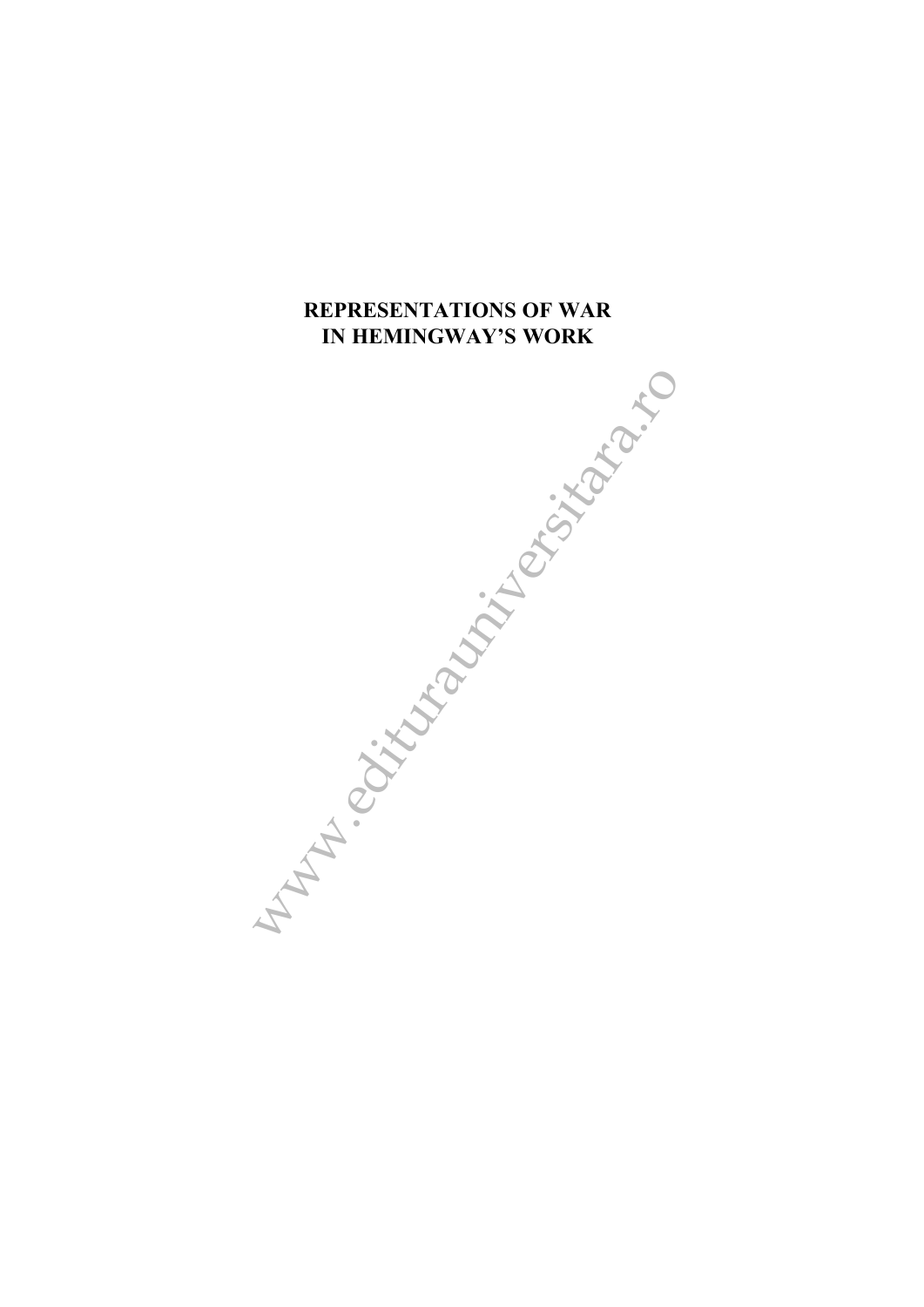# **ARGENTINA VELEA**

# www.edituralism.com **REPRESENTATIONS OF WAR IN HEMINGWAY'S WORK**



**EDITURA UNIVERSITARÃ București, 2012**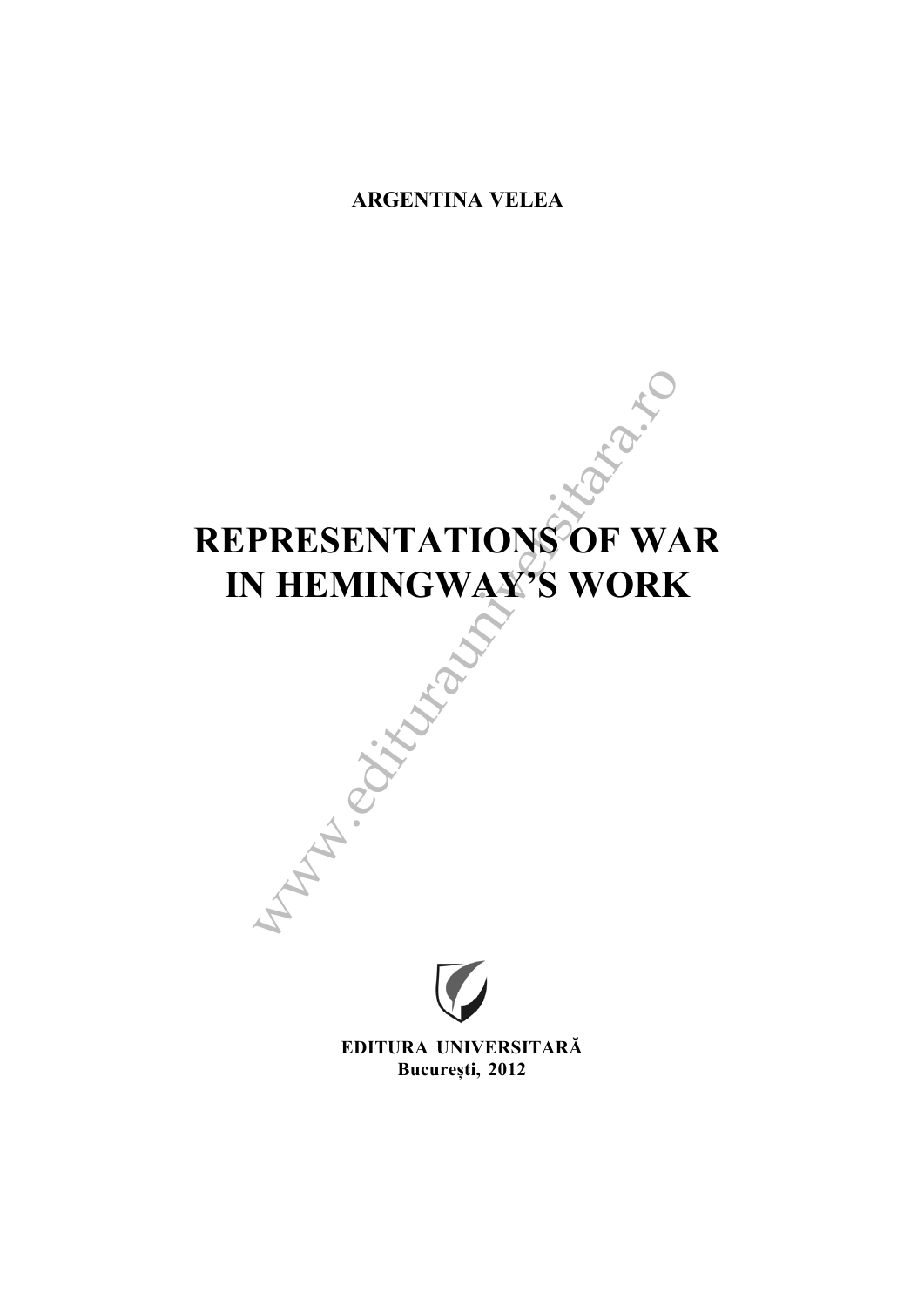Redactor: Gheorghe Iovan Tehnoredactor: Ameluța Vișan Coperta: Angelica Mãlãescu

Editură recunoscută de Consiliul Național al Cercetării Științifice (C.N.C.S.)

### Descrierea CIP a Bibliotecii Nationale a României **VELEA, ARGENTINA Representation of War in Hemingway's work** /

Argentina Velea. - București : Editura Universitară, 2012 Bibliogr. ISBN 978-606-591-457-5

821.111(73).09 Hemingway, E 929 Hemingway, E

DOI: (Digital Object Identifier): 10.5682/97860659145

© Toate drepturile asupra acestei lucrãri sunt rezervate, nicio parte din aceastã lucrare nu poate fi copiatã fãrã acordul Editurii Universitare

EP a Bibliotecii Naționale a României<br>
CENTINA<br>
Intation of War in Hemingway's work /<br>
Lea. - București : Editura Universitară, 2012<br>
78-606-591-457-5<br>
99 Hemingway, E<br>
way, E<br>
Way, E<br>
Object Identifier): 10.5682/97860659 Copyright © 2012 Editura Universitarã Director: Vasile Muscalu B-dul. N. Bălcescu nr. 27-33, Sector 1, București Tel.: 021 – 315.32.47 / 319.67.27 www.editurauniversitara.ro e-mail: redactia@editurauniversitara.ro

Distribuþie: tel.: 021-315.32.47 /319.67.27 / 0744 EDITOR / 07217 CARTE comenzi@editurauniversitara.ro O.P. 15, C.P. 35, București www.editurauniversitara.ro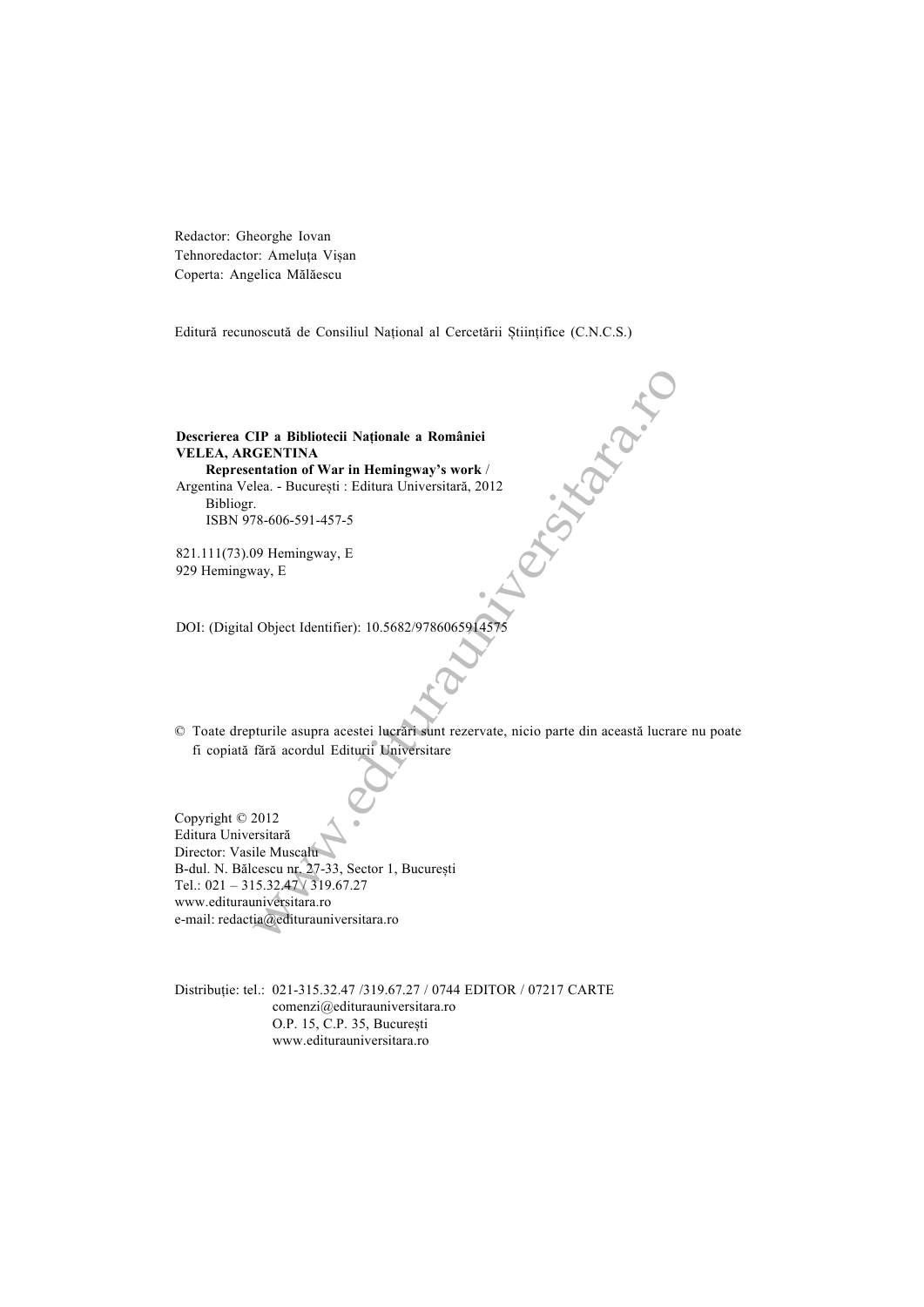# **CONTENTS**

| $\tau$ |                                                                       |
|--------|-----------------------------------------------------------------------|
|        |                                                                       |
|        | <b>Chapter I. Visiting the Commonplaces of Hemingway Criticism:</b>   |
|        | An Inquiry into the Re-evaluation of Hemingway's Fiction<br>24        |
| 1.     | The Historical Perspective and Beyond: Biographical and Thematic      |
|        | 26                                                                    |
| 2.     | The Genealogy of Hemingway's Hero in American Literature-The          |
|        | Rule of "Grace Under Pressure": Psychological and Existentialist      |
|        | 28                                                                    |
| 3.     | Re-evaluation of the Centrality of War and the Reconfiguration of     |
|        | Hemingway's Characters: The Gender Studies Approach<br>30             |
|        | 3.1. Hemingway's Male Characters: From Code Heroes to Paragons        |
|        | 32                                                                    |
|        | 35                                                                    |
|        |                                                                       |
|        | Chapter II. Faces of War in Hemingway's Life and Fiction<br>39        |
| 1.     | 39                                                                    |
| 2.     | Hemingway as War Correspondent: Intercrossings of Journalism          |
|        | 53                                                                    |
| 3.     | 60                                                                    |
| 4.     | 63                                                                    |
|        |                                                                       |
|        | Chapter III. War and the Transfiguring Functions of Memory<br>82      |
| 1.     | Warfare, Identity and the Emergence of Aesthetic Memory in            |
|        | 84                                                                    |
| 2.     | The Stakes of Combat Aesthetics in the Modernist Novel. The Case      |
|        | 87                                                                    |
| 3.     | 88                                                                    |
| 4.     | Corporeality, Memory and Cultural Identity: The Sun Also Rises.<br>93 |
|        | 102<br><b>Chapter IV. War Narratives through the Lenses of Trauma</b> |
| 1.     | 102                                                                   |
| 2.     | 106                                                                   |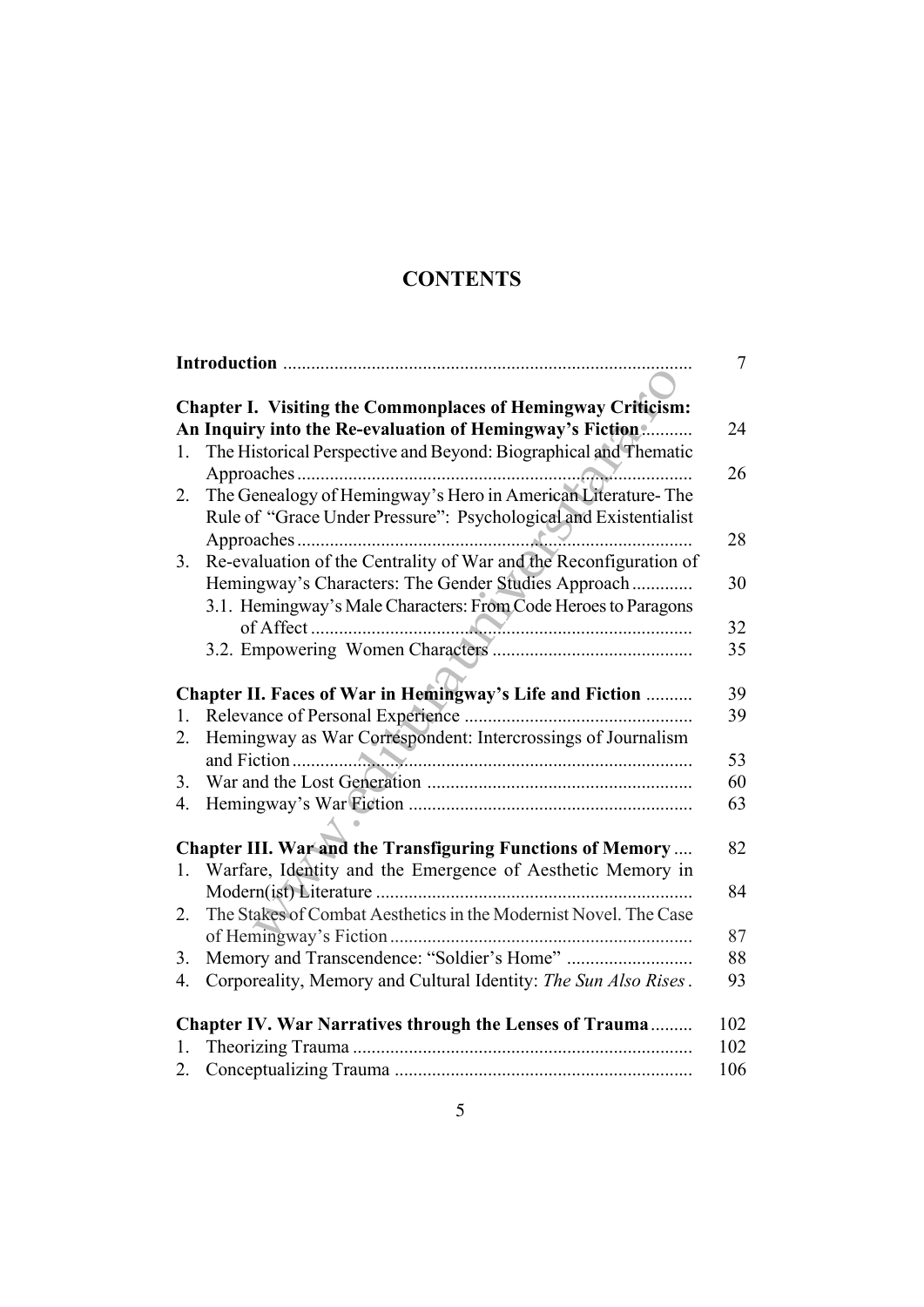|                                                 |                                                                    | 111 |
|-------------------------------------------------|--------------------------------------------------------------------|-----|
|                                                 |                                                                    | 115 |
| 3.                                              |                                                                    | 118 |
|                                                 |                                                                    | 119 |
|                                                 | 3.2. Emotional and Psychological Trauma: For Whom the Bell         | 127 |
|                                                 | 3.3. Psychological Trauma: "Indian Camp," "On the Quai at Smyrna," |     |
|                                                 |                                                                    | 134 |
|                                                 | Chapter V. War, Absurdity and Alienation: The Existentialist       |     |
|                                                 |                                                                    | 147 |
|                                                 |                                                                    | 158 |
| 1.                                              | Jake Barnes and the Code of Masculinity in The Sun Also Rises      | 159 |
| 2.                                              | The Crisis of Masculinity in Hemingway's Short Stories             | 163 |
| 3.                                              | Warfare Representations of Gender and Warfare                      | 175 |
|                                                 |                                                                    |     |
| Chapter VII. War Symbolism in Hemingway's Works |                                                                    | 179 |
| 1.                                              |                                                                    | 182 |
| 2.                                              | War and Wound Symbols in Hemingway's A Farewell to Arms            | 200 |
|                                                 |                                                                    |     |
|                                                 |                                                                    | 210 |
|                                                 | Works Cited                                                        | 213 |
|                                                 |                                                                    |     |
|                                                 |                                                                    |     |
|                                                 |                                                                    |     |
|                                                 |                                                                    |     |

6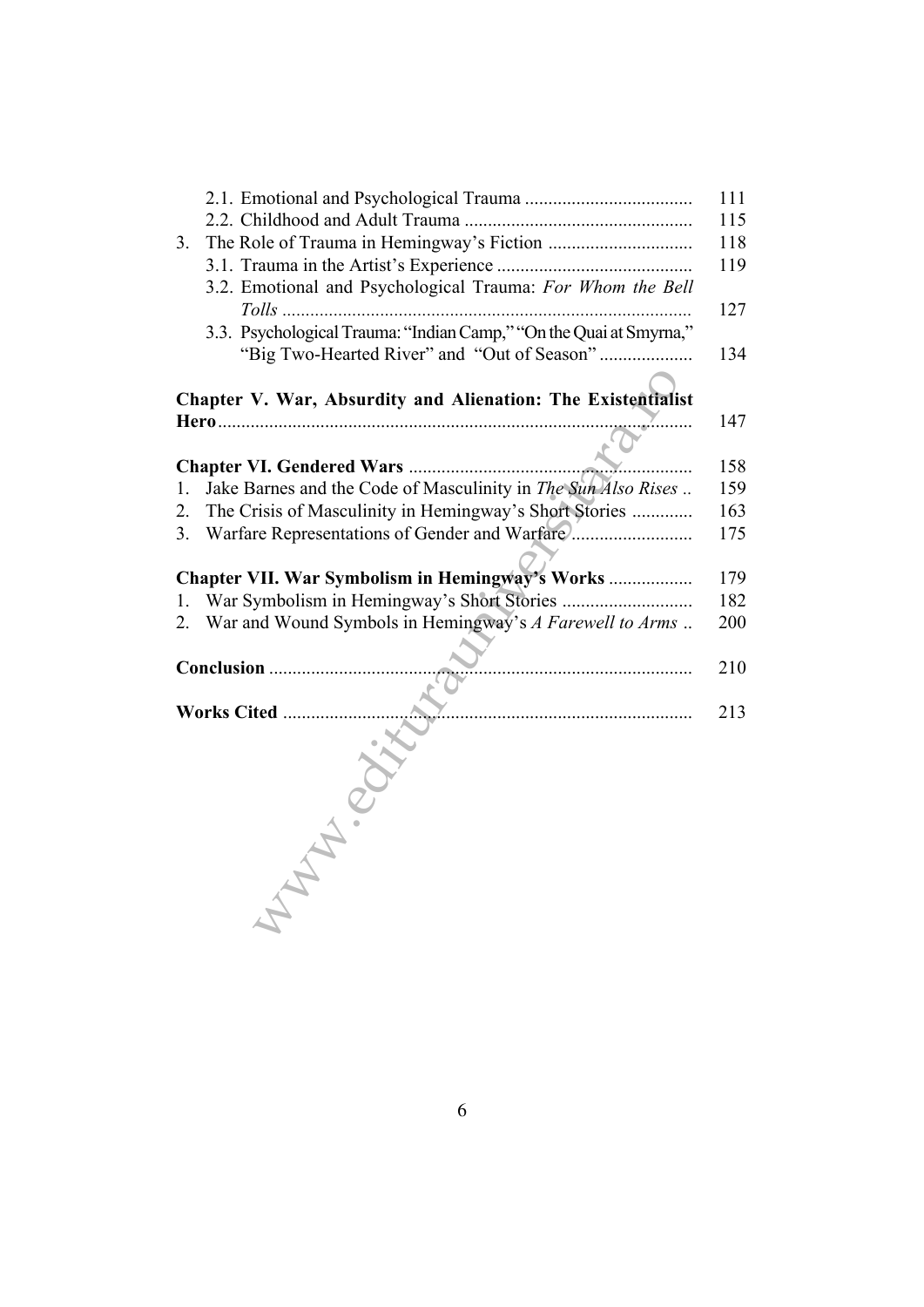## **INTRODUCTION**

ay from the interdisciplinary perspective of Cultural s<br>y in terms of the complex relationships between history, m<br>entation. At the same time, the start and yadvances a reconside<br>gravy's ocurve by repositioning it at the This study explores the representations of war in the work of Ernest Hemingway from the interdisciplinary perspective of Cultural Studies, specifically in terms of the complex relationships between history, memory, and representation. At the same time, the study advances a reconsideration of Hemingway's oeuvre by repositioning it at the juncture between modernism and postmodernism, thus extending a critical stance that has been applied to other authors traditionally lodged in the modernist canon. One such example, which I capitalize on in my research, is the critical work of the recent decades on the writings of William Faulkner. This strand of Faulkner criticism identifies elements of postmodernist avant-garde within the author's modernist experimentalism. I therefore insist in my own research on the two major coordinates of Hemingway's writings – his existentialism and his minimalism. While they have been explored by Hemingway critics to some extent, they have been comparatively neglected in systematic analyses of the representations of war. Bridging this gap is, in my view, the main critical contribution of this research.

In tracing the change in attitude towards war throughout Hemingway's oeuvre, I have structured the study as an attempt to answer a question which has been approached by literary critics only marginally, namely, whether it is possible to speak of a development through time in the representation of war in this author's writings. And, if yes, what would the characteristics of this development be ?

In considering existing critical studies and biographies but also, in a New Historicism vein, the stories told by official histories, I propose an interpretation of Hemingway's war fiction from the perspective of identity constructions – that is, by focusing on the ways in which identities are transformed and/or rediscovered depending on war's effects on individual conscience, first and foremost through the experience of violence. I use psychoanalytical, postfeminist and gender criticism to analyze the severe imbalances or disruptions in the development of personality, the strategies through which the self struggles to cope with tensions generated by the war, survivor traumas, the distinctions between the roles played by combatants and non-combatants in the representations of war and the manner in which the meaning of trauma develops in their respective cases. I also discuss the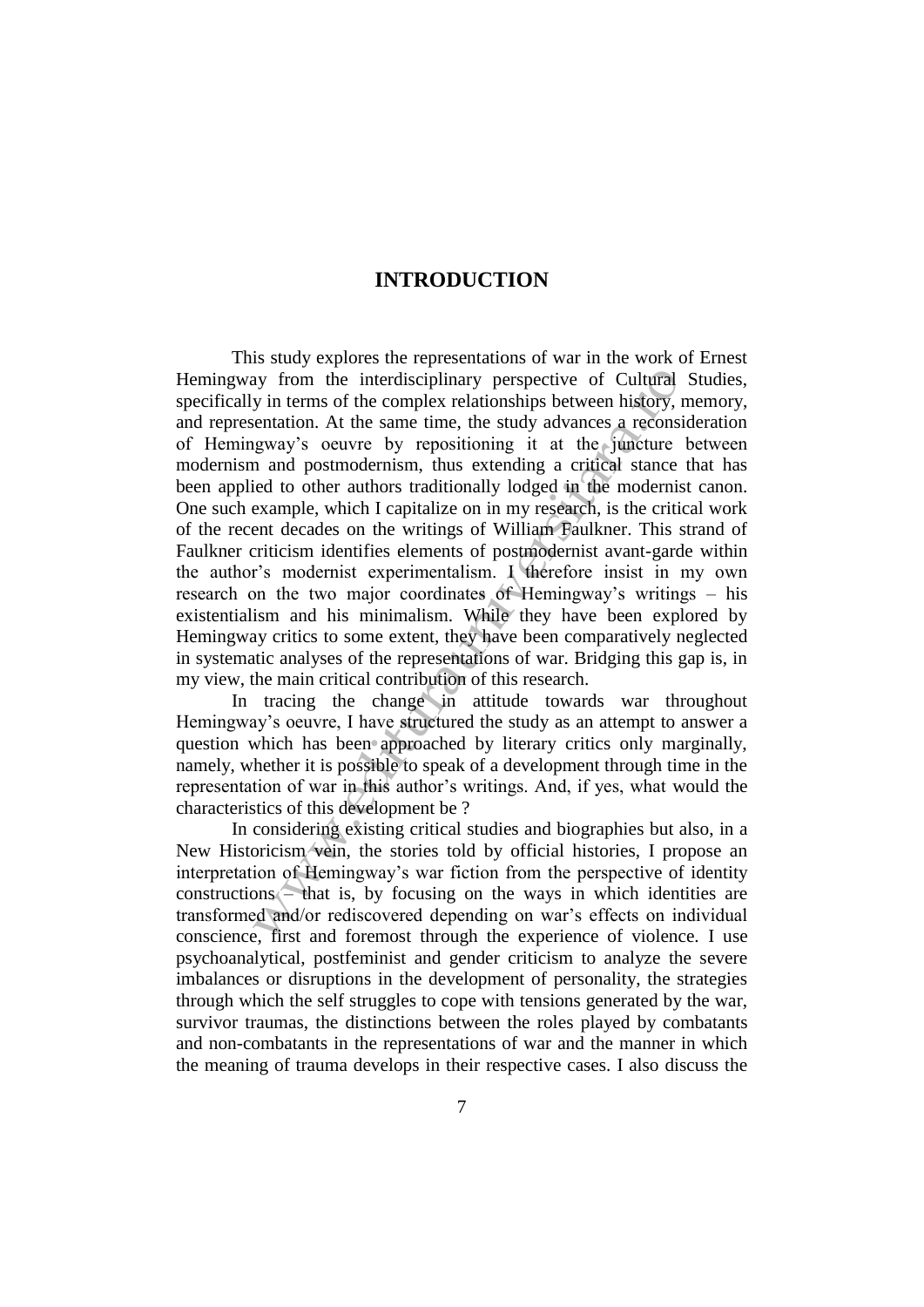manner in which the war experience in Hemingway's fiction is associated to femininity (through the experience of independence, thus turning upside down the existing stereotypes) and to masculinity (through the experiences of intimacy and disability) in a successful bid to offer a positive definition to the individual human being. I trace this re-conceptualization in its chronological development.

By mapping out this development, the study shows that in his fiction on the Great War and the Spanish Civil War Hemingway privileged direct experience, physical and material perception, and real-life circumstances. On the other hand, in the relatively few works on World War II, among which the uniquely significant novel *Across the River and Into the Trees* (1950), which Hemingway wrote after a period of severe depression and creative crisis generated by inflated public expectations, the author withdraws into the imaginary and seems incapable to recover the force with which he formerly apprehended war experiences.  $\bullet$ 

s, physical and material perception, and real-life circums<br>her hand, in the relatively few works on World War II,<br>uniquely significant novel *Across the River and Thto tha*<br>hich Hemingway wrote after a period of severe de Throughout this study, the notion of representation is understood in two related ways. Firstly, as an inner mental process which handles information provided by primary images, sensations and perceptions (i.e., direct representation via experience, which I discuss in close connection with the fighter-hero). And secondly, as a secondary mental image of previously perceived or experienced objects and phenomena (i.e., indirect representation via memory or testimony, strongly related to the experiences of non-combatant characters). The study shares with New Historicism and cultural materialism approaches the view that each text is a product of the age that engendered it, a creative manifestation thereof, and is thus culturally inscribed.

The large number of prose writings which involve representations of war authored by Hemingway in his capacities as novelist, short-fiction writer or war correspondent necessitated a laborious process of selection and structuring. The prose works that are the object of this research cover some four decades: from World War I to the Spanish Civil War to World War II. Nonetheless, the study is not organized chronologically but rather structured function of various perspectives on war, as well as depending on these perceptions' influence on the self. War is understood as a conflict between systems of power, as a limited conflict which obliterates the individual – and is therefore approached herein in terms of a Foucauldian analysis of heterogeneous power relations. The existentialist heroes of Hemingway's novels live under the sign of violence. The typical protagonist, the "Hemingway hero", is in his turn redefined in terms of a moral code born out of the violent and absurd nature of war and ultimately subjected, beyond the limits of the national and of history itself, to the final test of death. In the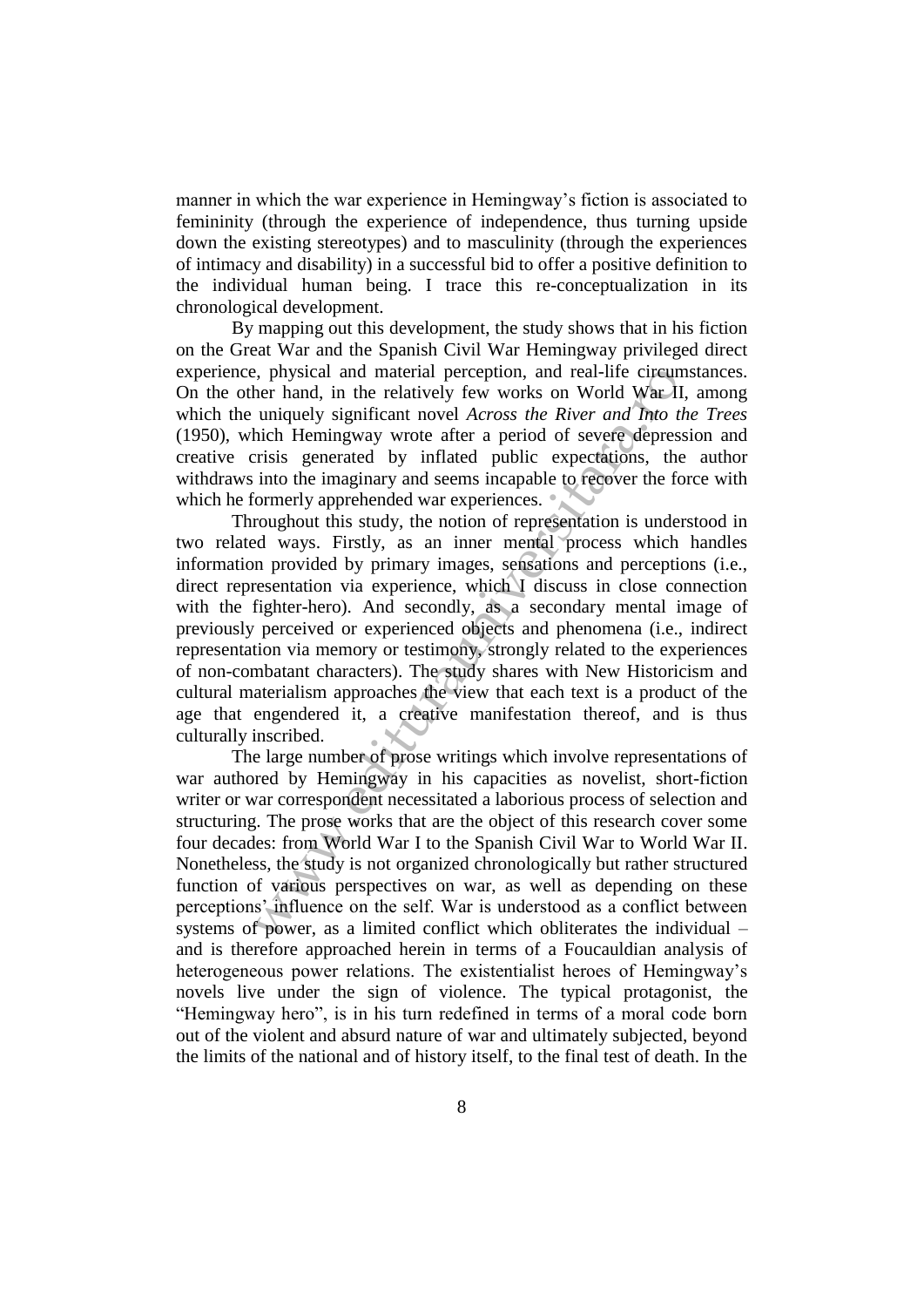end, the human condition, whose tragic nature is revealed through the war experience, remains the center of gravity of Hemingway's writings.

\*

The thesis consists of seven chapters preceded by this Introduction and followed by brief conclusions and the relevant bibliography.

The introductory chapter details the objectives and methodology of the research, offers a sketch of its theoretical underpinnings, defines the key concepts used herein, outlines the main aspects of the dynamics of the relationship between the representational mental space and the redefinition of identity in the corpus analyzed, and provides a short summary of each chapter. I also detail the criteria used in the organization of the study, I provide a justification for the selection of primary texts as well as for the chapters' sequence in terms of the changing perception and negotiation of both the representational space and the self and, a consequence thereof, in terms of the transformations in the description of war in Hemingway's fiction.

I also point out in the introduction that the issue of identity, which is so dear to postmodern authors, is anticipated by Hemingway as a survivor of a "lost" generation who writes on the lack of a stable structure of traditional values, on the loss of identity and the construction of new identities based on the subject's cultural positioning and historicity.

Last but not least, the introduction also provides me with the opportunity to define my own stance as an author capitalizing on both the instruments of the researcher and the introspective insights of the literary critic.

assess necessitation for the example of the eyresis of the eyres of the example between the representational mental space and the reduction for the selection of the interval associated in the organization of the sequence The first chapter, "Visiting the Commonplaces of Hemingway Criticism: An Inquiry into the Re-evaluation of Hemingway's Fiction", approaches the current state of criticism on the representations of war in Hemingway, identifies the elements that promise re-evaluations of his work, and raises a number of questions concerning the main critical positions. In this respect, the thesis aims to prove that the exegesis of Hemingway's work is deeply influenced by the strand of literary criticism which approaches the theme of war from the perspective of the rewriting of history which emerged in the 1980s.

There are two main critical directions in this context in relation to which I position my own critical discourse. The Hemingway criticism of the 1950s to 1980s emphasizes war as a dominant trope, providing readings of Hemingway's works from a historical, thematic and biographical perspective. This position coalesced especially through the work of Philip Young, who used in his influential *Ernest Hemingway: A Reconsideration*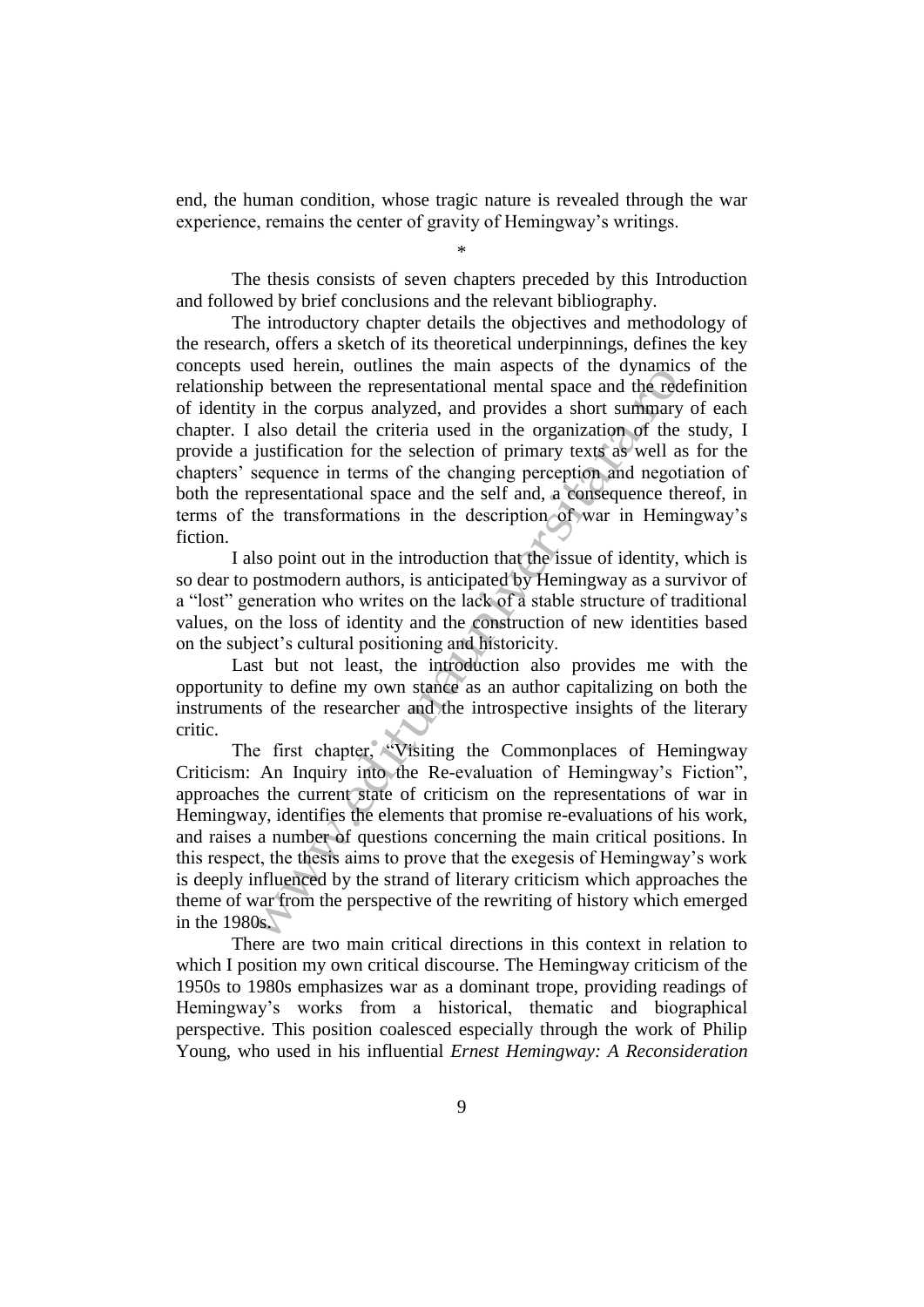$(1959, 1964)$  the "wound theory" in order to demonstrate that the experience of World War I was a turning point in the life and work of the American writer which decisively marked everything that followed that watershed event. With the late 1960s and the rise of the postmodern novel, Hemingway criticism entered a period of decline. In recalling that time, Linda Wagner Martin, one of the premier Hemingway critics, noted that it used to be fashionable to focus on an abstruse and ambiguous writer such as Faulkner rather than on authors who, like Hemingway, were considered generally accessible (8).

accessible (8).<br>
urting in the 1980s, however, an opposing trend souting in the importance of war in Hemingway's work and initially stylistic experimentalism, as laid bare by formal analyses<br>
of the decade, formal analyse Starting in the 1980s, however, an opposing trend sought to downplay the importance of war in Hemingway's work and initially focused instead on stylistic experimentalism, as laid bare by formal analyses. In the final part of the decade, formal analyses were complemented by ideological criticism in order to foreground an eclectic critical position supported by inter-disciplinary approaches and by the variety of perspectives provided by (post)feminism, multiculturalism and psychoanalysis. Critics such as Kenneth S. Lynn (1987) and Frederick Crews (1995), for instance, sparked critical debates by questioning the significance of the Great War in Hemingway's life and work and by unmasking the cult of masculinity as, in fact, a means to conceal strong anxieties. In my study I also re-assess some of these critical stances.

To this end, the first subchapter – "The Historical Perspective and Beyond: Biographical and Thematic Approaches" – presents the origins of the biographical tradition pioneered in the 1950s by Malcolm Cowley, who insisted on the direct effect of the war experience on Hemingway's oeuvre. The subchapter also examines the opposite view expounded by Kenneth Lynn in his monograph *Hemingway* (1987), which showed that the role of this experience in the writer's life and work had been deliberately inflated. These two extreme viewpoints are reconsidered by combining formal and ideological critical approaches as well as through the investigation of the imaginary and the authentic from the perspective of existentialist and gender criticism.

The psychological and existentialist viewpoints are the subject of the second subchapter, titled "The Genealogy of Hemingway's Hero in American Literature – The Rule of Grace under Pressure: Psychological and Existentialist Approaches". These perspectives were introduced by Philip Young (1959, 1964) with the publication of his study on the re-examination of Hemingway's work. Besides the "wound theory", which associates the writer's physical wound with his psychological battle to overcome its effects, Young also advanced the thesis of the typical Hemingway hero: a nihilist whose human dignity is defined by his capacity to accept the test of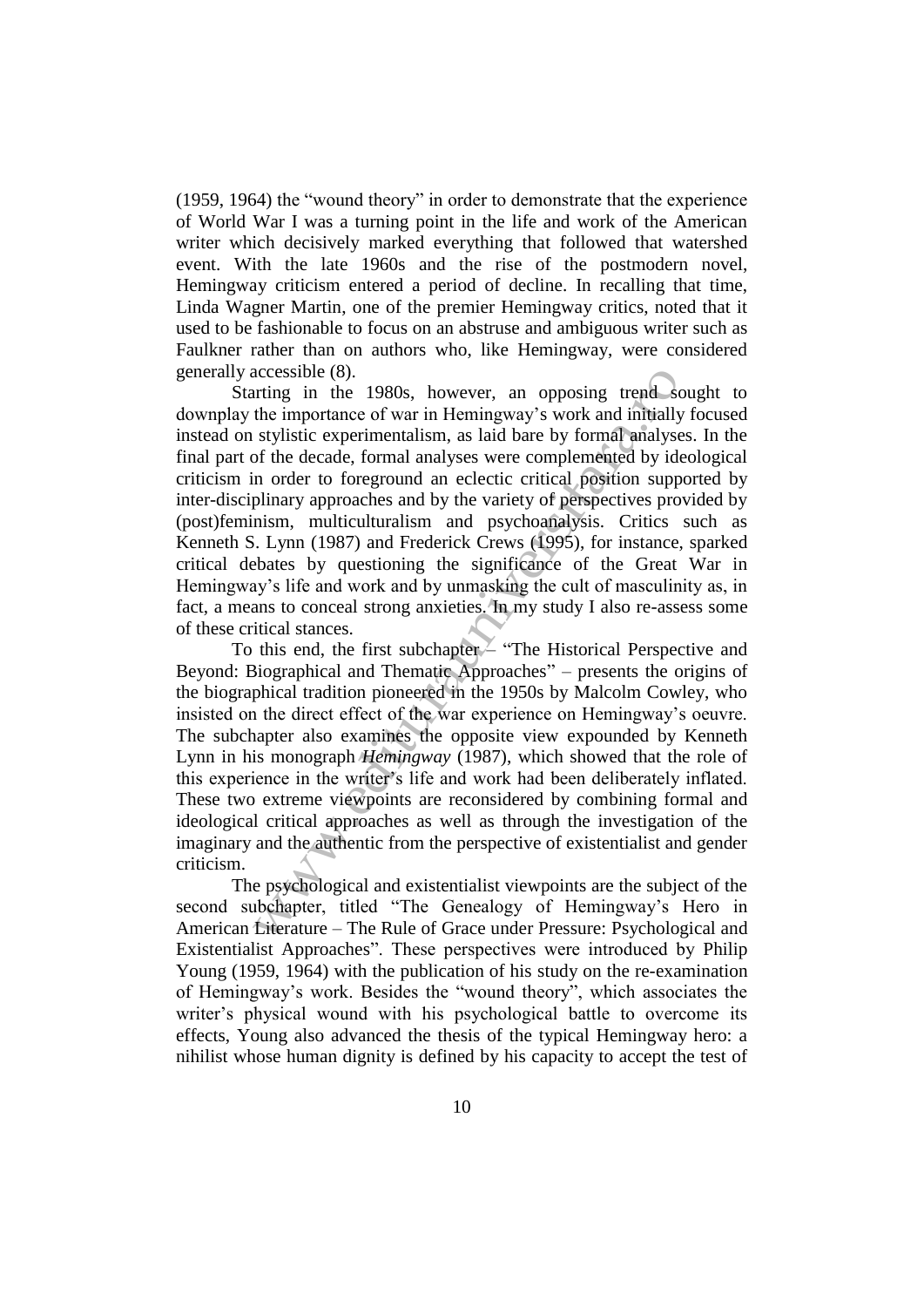experience and to live according to this moral code (hence the "code hero"). Along the same lines, Gerard and Halperin (1958) and Richard Floor (1962) showed that nihilism and human dignity were the central resources of Hemingway's writings, while Leo Gurko claimed that Hemingway's chief goal was to measure the human capacity to "endure", to accept the test of the toughest experience (with the old man Santiago as a veritable recordbreaker in this respect). As a result, the writer's interest was not so much in the trauma in itself, but in the characters' attitudes towards it – an attitude that was essentially heroic. Consequently, the "code" hero emerged as a dominant figure of Hemingway's fiction.

essentially heroic. Consequently, the "code" hero emerge<br>figure of Hemingway's fiction.<br>The metheless, as gender studies showed in the 1990s, this<br>was to a considerable extent crippled by the fact that it con<br>protagonists Nonetheless, as gender studies showed in the 1990s, this interpretation was to a considerable extent crippled by the fact that it considered only male protagonists, of whom it promoted a normative reading. Like existentialists, proponents of gender criticism employed psychoanalysis in order to reconsider the trauma. However, they did not restrict themselves to the physical wounds. Instead, they extended the analysis to the psychological traumas of non-combatants, to male and female medical staff for instance (Higonnet 2002). These critics were thus able to reconfigure the notions of masculinity and femininity in Hemingway's work. These notions are discussed in the third subchapter, "Re-evaluation of the Centrality of War and the Reconfiguration of Hemingway's Characters: The Gender Studies Approach."

The first section of this subchapter, "Hemingway's Male Characters: From Code Heroes to Paragons of Affect", discusses the effects of war on the idea of masculinity. I argue that in wartime *intimacy* becomes the new norm in relations among men (cf. Das 2002), while in the wars' aftermath, the essential feature of the former combatant, which leaves a fundamental mark on his masculinity, is *disability* (De Baerdemaeker 2007).

The foregrounding of intimacy enables one to move beyond the traditional critical approach, which focused on misogyny and the triumph of manhood in the modernist war-fiction canon. Instead, gender, psychoanalytical and cultural criticism placed "physical intimacy" centerstage (Das 2002). Unlike the traditional interpretation of war as an unprecedented means of brutalizing the male body, the new perspective illuminates a completely different dimension of the masculine experience, which is fundamentally marked by fear, vulnerability and physical tenderness.

As for individuals' reintegration in the post war society, I extend De Baerdemaeker's observation that individuals must overcome an additional obstacle in order to rehabilitate themselves by showing that their efforts to find a place in this world is considerably hampered by the social view that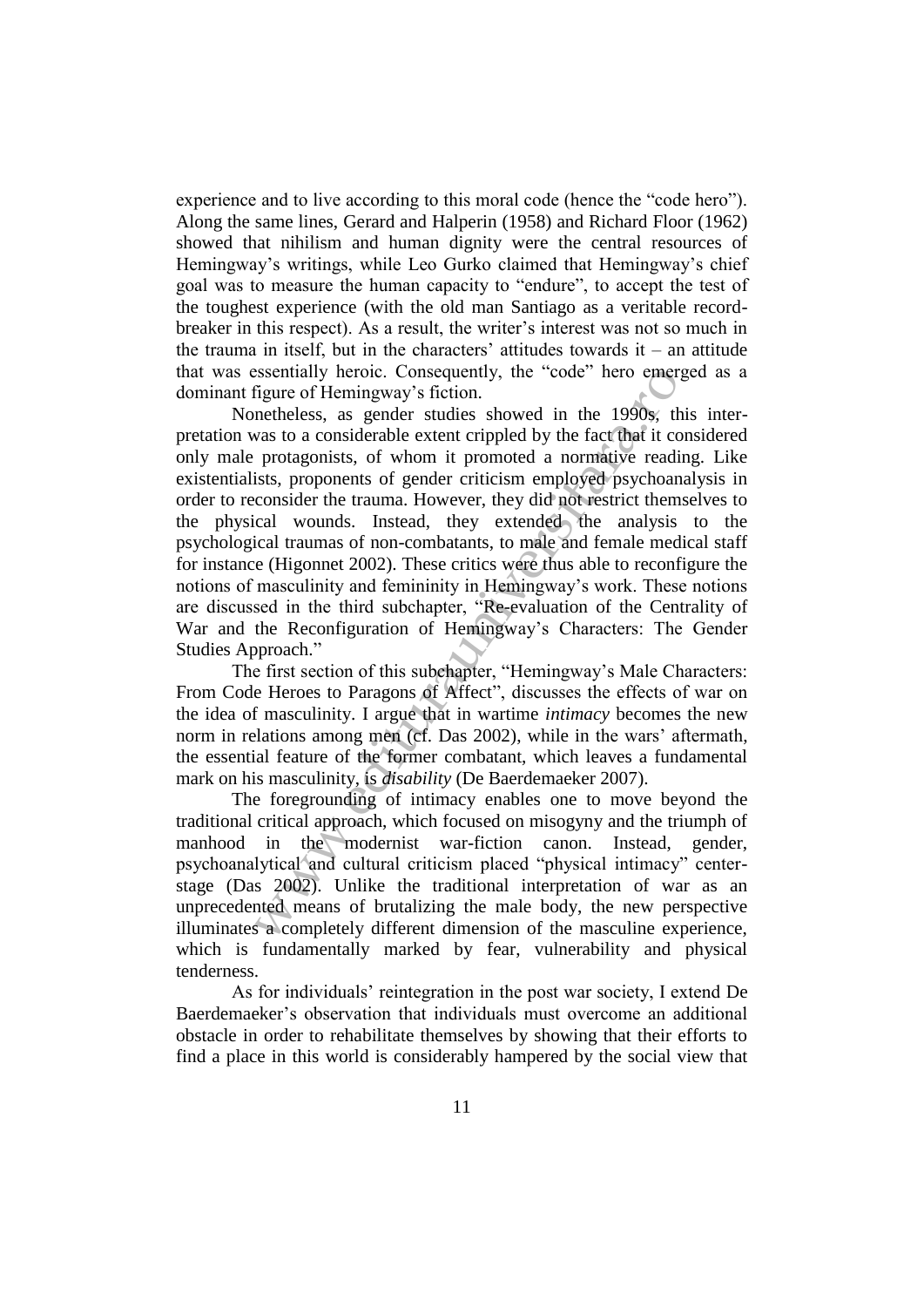physical disability disqualifies one as a human being (the case of Krebs in ―Soldier's Home‖). Consequently, the chief obstacle for postwar rehabilitation resides in such social limitations.

The second section, "Empowering Women Characters", chronicles the way in which feminist criticism in the 1980s and early 1990s, armed with the theoretical apparatus provided by theorists such as Judith Butler and Michel Foucault, attacks Hemingway's male chauvinism and his use of cultural stereotypes that allegedly trivialize female protagonists (Garcia, Kennedy, Prescott). It was only after 2000 that postfeminist criticism, starting with Daniel Traver, revealed the complex relationships between the individual and ideology, for example in the reading of *A Farewell to Arms* ("Performing the Feminine in *A Farewell to Arms*", 2005). Such critics insisted on re-conceptualizing the notions of femininity and masculinity in the postwar context in order to expose social mechanisms of marginalization and exploitation.

Prescott). It was only after 2000 that postterminist critical than Daniel Traver, revealed the complex relationships between and ideology, for example in the reading of A Farewell ting the Feminine in A Farewell to Arms", In the second chapter, "Faces of War in Hemingway's Life and Fiction", I provide a brief outline of the life and literary career of Ernest Hemingway with a special focus on matters which support my claims concerning the autobiographical nature of his works. The first subchapter, "Relevance of Personal Experience", brings nothing new to the available literary histories, yet it enables me to discuss Hemingway's life and work in terms of a self-mythifying protagonist who turns into a "hero of his culture", a model and imitation of his own work, as Fernanda Pivano noted.

The following subchapter, "Hemingway as War Correspondent: Intercrossings of Journalism and Fiction", deals with the author's work as a war correspondent, both during World War I and during the Spanish Civil War and, later on, during World War II. I am especially concerned with the exchanges between Hemingway's journalism and fiction.

Though a large part of Hemingway's prose writings are doubtlessly based on his personal experience and his direct involvement in all the major wars of his lifetime, my main objective here is to demonstrate that Hemingway reaches beyond the realist / naturalist depiction of war. Instead, he offers what I would call "a war fiction constructed by his imagination from within his own experience". The war experience serves as a catalyst of the imagination and hardly as a slice of reality to be described with the eye of the reporter, as in the articles of the press correspondent. To illustrate my point I read in parallel two texts on the Smyrna massacre three years after the Greco-Turkish War of 1919: a *New York Times* piece, "Smyrna's Ravagers Fired on Americans" (1922) and the short story "On the Quai at Smyrna" (1925). Another example, suggested by Elizabeth Dewberry and also culled from the Greco-Turkish War, is provided by the reading in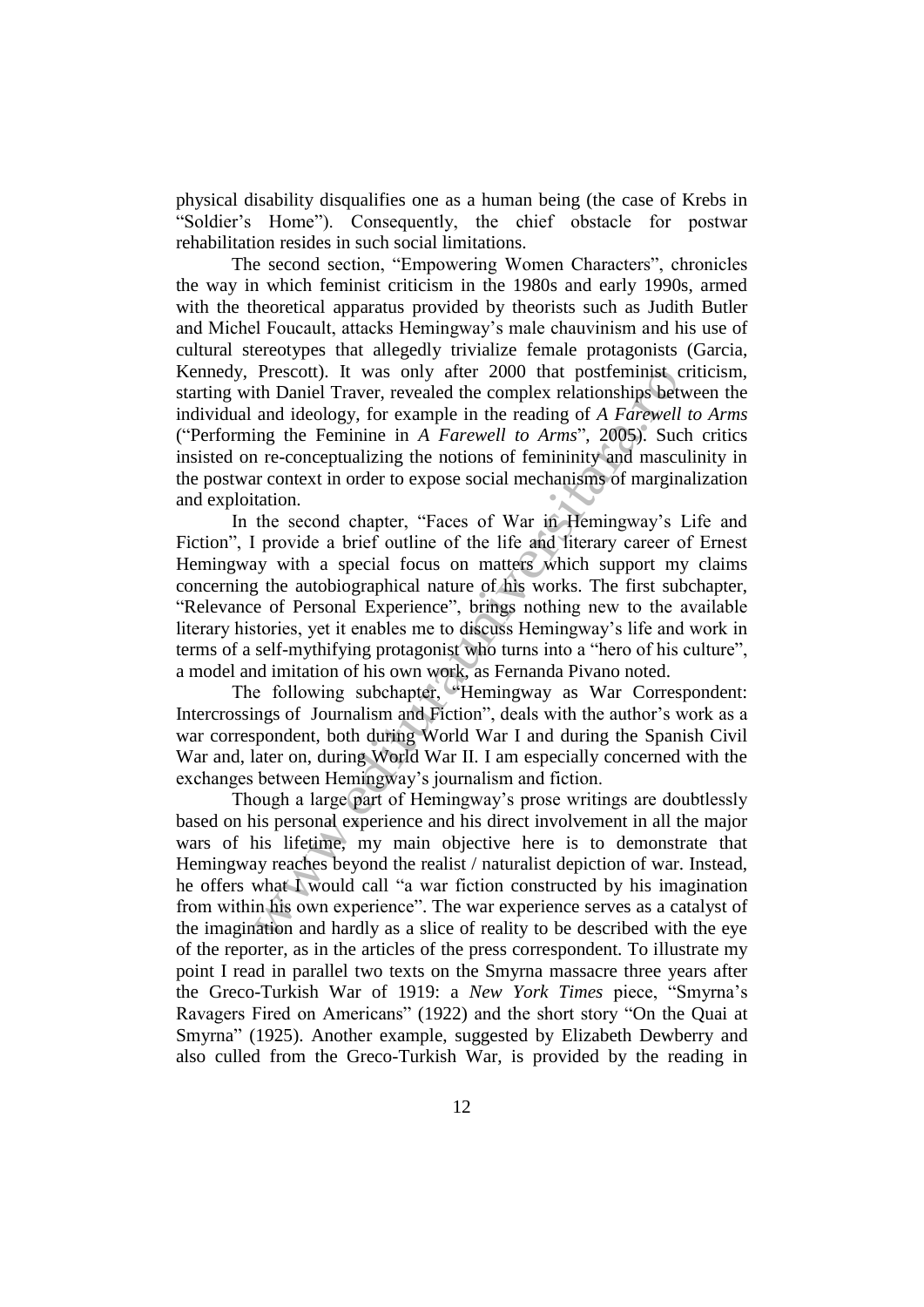tandem of Hemingway's reportage "Refugee Procession Is Scene of Horror" and the vignette placed between the stories "Indian Camp" and "The Doctor and the Doctor's Wife".

In the third subchapter, "War and the Lost Generation", I look at the manner in which war is represented in Hemingway's writings in the context of the modernist movement of the early 1920s. I discuss therefore the role of the war experience and of the postwar European mindset in the making of the new generation of expatriate American writers in Paris in the 1920s, a group which Gertrude Stein famously dubbed the "Lost Generation" and of which Hemingway was a typical representative. I analyze Hemingway's exploration of this generation in his work, particularly in his novel *The Sun Also Rises*.

My interest in the odyssey of the Lost Generation lies chiefly in the issue of Hemingway's maturing as a writer and as a person, in the changes of his worldview after the war, and in the manner in which this worldview is reflected in the protagonist of his first successful novel, a survivor of wartime atrocities who feels alienated, emptied of spirituality, and possessed of a new identity defined by the war and its aftermath.

chiefture Stern tamously dubbed the "Lost Generation"<br>mingway was a typical representative. I analyze Heminingway<br>in o f this generation in his work, particularly in his novel 7.<br>in mingway's maturing as a writter and as In the fourth subchapter, devoted to "Hemingway's War Fiction", I focus directly on the question of trauma in order to fashion the perspective through which I interpret the author's war fiction. I base my analysis on three short stories, "Now I Lay Me," "A Way You'll Never Be" and "Big Two-Hearted River". Known generically as "brother stories", they all deal with the problem of trauma from multiple perspectives. In my own reading of these stories I share the interpretations provided by Margot Sempreora (in her article "Nick at Night: Nocturnal Metafictions in three Hemingway Short Stories", 2002), who argues that Nick's essential trauma is not that of war but a mental trauma suffered during childhood and subsequently activated by the adult trauma of war. This analysis employs the psychoanalytical approach made possible by Young's "wound theory", according to which in Hemingway's fiction the encounter with death is a manifestation of the "repetition compulsion" to face and thus erase from memory the experience of the trauma represented by the wound caused in the battle of Fossalta.

It is in this light that I read *The Sun Also Rises*, the events of which take place after the Great War. An exemplary book of the 1920s, as William Adair noted, but also a novel on the memory of World War I, *The Sun Also Rises* is a work in which memory is triggered by the protagonist's wartime wound. The novel foregrounds alienation and rootlessness in a way which reflects the state of mind of the generation of disenchanted American writers living in Paris in the 1920s, specifically the physical and mental drama of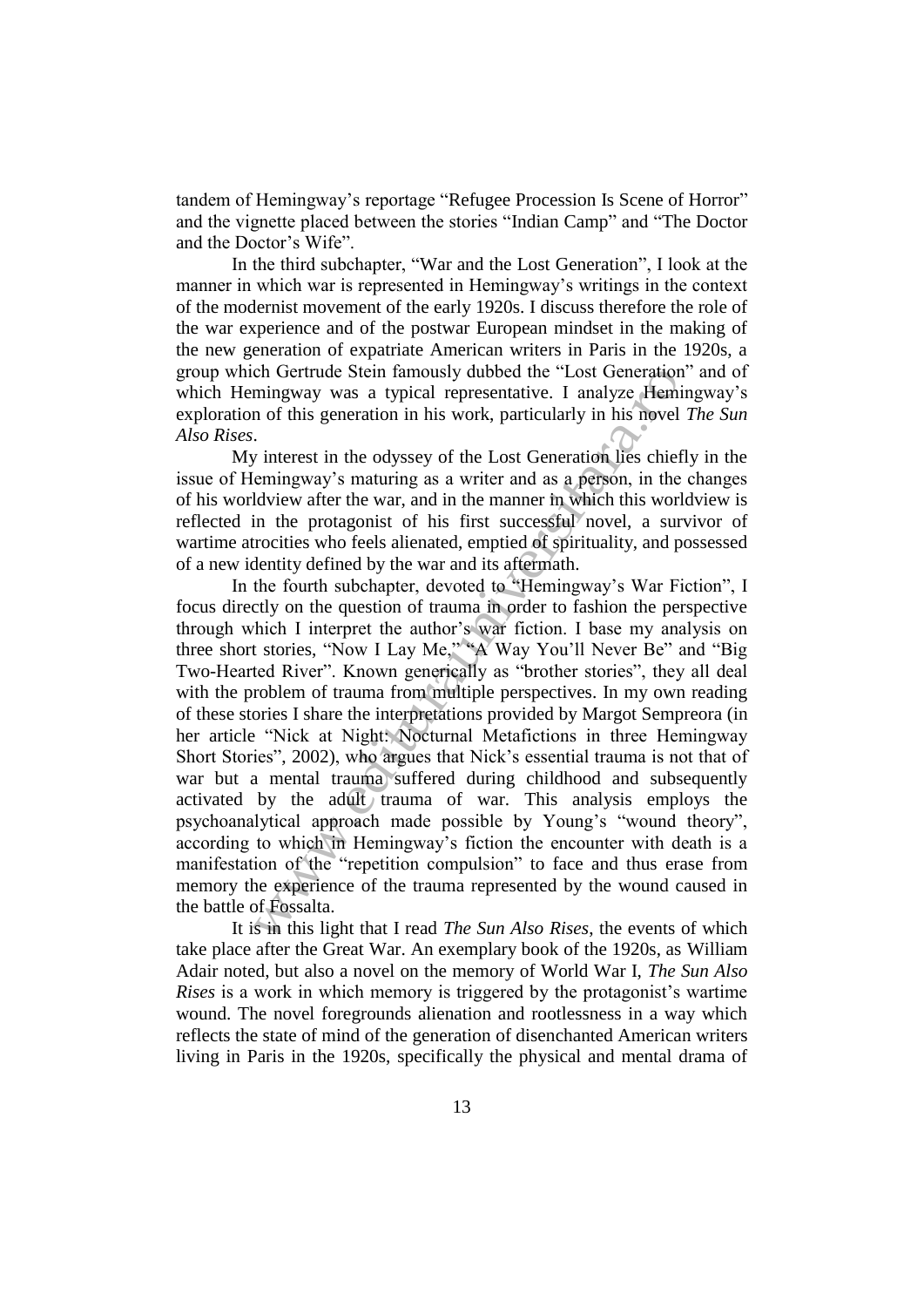the former soldier among expats whose sterility and powerlessness are first and foremost psychological.

The third chapter, "War and the Transfiguring Functions of Memory", investigates the relation between memory and history, particularly the way in which both are reflected in the self. The chapter explores the relationship between history and narrative construction, using as its main theoretical frame Pierre Nora's analysis of the *lieux de memoire* and Yerushalmi's theory (*Zakhor*, 1982) on the way in which primitive memory opposes the modern historical conscience.

phoses the modern instolated considerate.<br>
the first subchapter, "Warfare, Identity and the Emerge Memory in Modern(ist) Literature", I rely on Matt Ma<br> *he Memory of the Modern* (1996) on the discourse of memory in Subce In the first subchapter, "Warfare, Identity and the Emergence of Aesthetic Memory in Modern(ist) Literature", I rely on Matt Matsuda's work in *The Memory of the Modern* (1996) on the discourse of memory as a modernist response to the accelerating rhythm of history, as well as on postmodernist theorists such as Rogers, Leydesdaff and Dawson. I discuss the poetics and politics of memory in terms of the "performance of memory" emerging as a result of the postwar experience and of the survivor's / writer's need to respond to an indifferent audience. I also employ Harvie Ferguson's work on the impact of war on identity in three stages – identity at the level of equivalence, distinctive identity, and empathic identity. My interest is in the aesthetic view which corresponds to the third stage and was particularly favorable to modernist art. The concept of memory thus acquires a constructive and creative rather than merely descriptive dimension.

The second subchapter, "The Stakes of Combat Aesthetics in the Modernist Novel: the Case of Hemingway's Fiction", starts from the realization that there is an "elective affinity" (Ferguson) between the development of the modern novel and the experience of the combatant in so far as war is doubtlessly a preferred theme of modern literature. While national and revolutionary war contributed to the development of classical realism in the novels of Stendhal, Balzac, Tolstoy, Howells or Stephen Crane, the literary reconstruction that followed World War I proved essential for the modernist culture that dominated the entire  $20<sup>th</sup>$  century, and particularly for the innovativeness of war-fiction authors such as Claude Simon, Celine, Jules Romains, Ford Madox Ford, James Jones, Joseph Heller and, last but not least, Hemingway himself.

Using Ferguson's theory on the categories of the aesthetic structure of the experience and memory of the modern combatant – such as terror, chance, totality, senses, de-differentiation, de-realization, corporeality  $- I$ discuss corporeality in *The Sun Also Rises* in order to show how the memory of corporeality renders problematic the individual's life in postwar society in its emotional dimension. I suggest that one solution for survival is the exploiting of the creative forces of memory.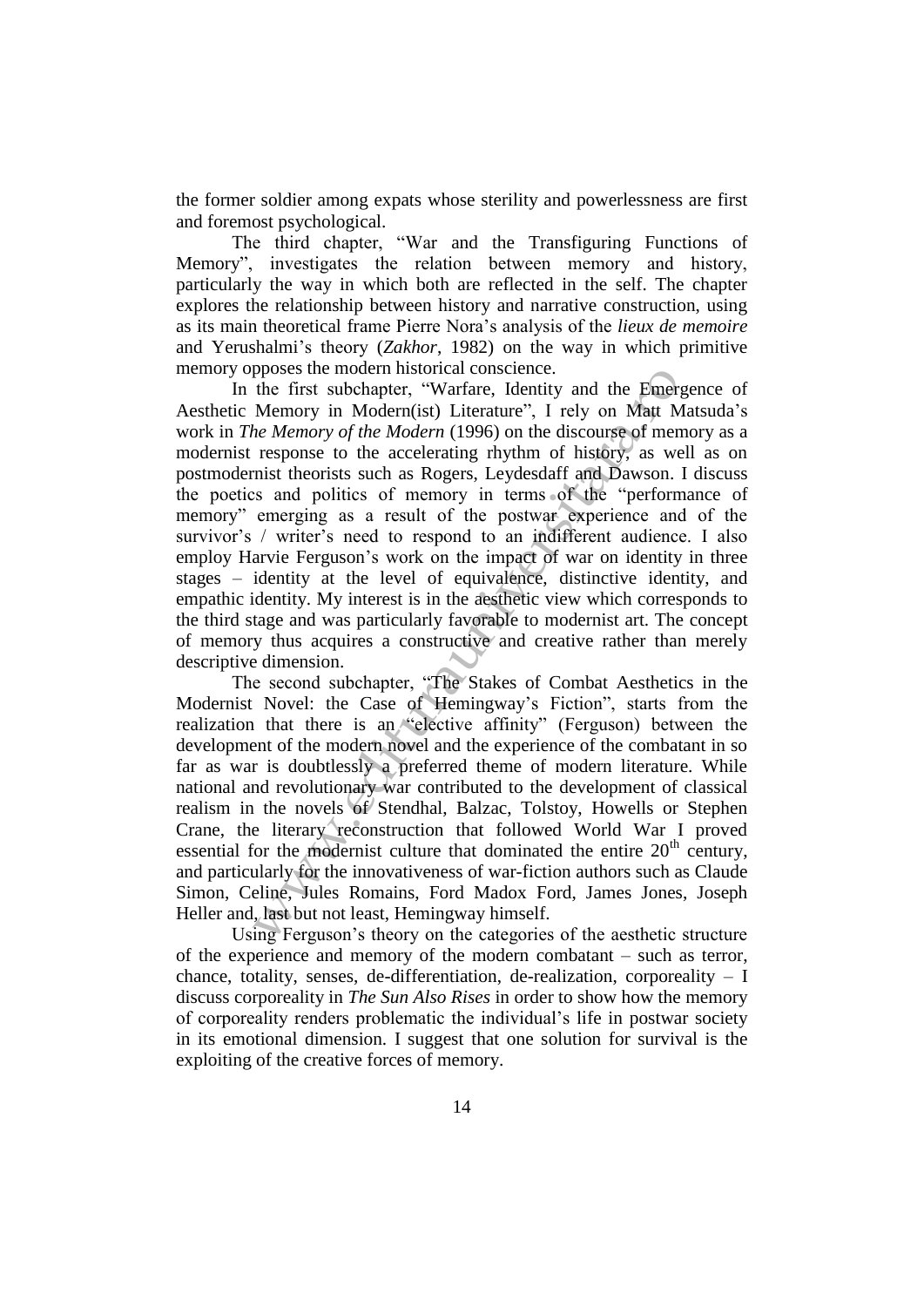estoration of *being-within an outside*" (Alliez and Negri 1<br>estocuse to Ruben De Baerdemacker's study of the "Perform<br>Hemingway's 'Soldier's Home'," (2007) 1 interpret Kre<br>protagonist, as an intruder in postwar life, who The third subchapter, "Memory and Transcendence: "Soldier's Home,"'examines the short story of the title in order to discuss the combatant's return. The interpretation insists on the elements that Alliez and Negri identify as characteristic for the ways in which modern literature deals with war as a dramatic event: on the one hand, war enables the individual to discover his or her solitude; on the other, it enables him or her to discover the apparently unchangeable peace of nature, such that the "return to peace" entails the natural restoration of the sensory presentation of the world; the aesthetic restoration of *being-within an outside*" (Alliez and Negri 112). By making recourse to Ruben De Baerdemaeker's study of the "Performative" pattern in Hemingway's 'Soldier's Home'," (2007) I interpret Krebs, the novella's protagonist, as an intruder in postwar life, whose status is the result of conflicting social norms. The fact that he cannot become a hero to his community and that, as a consequence, he distances himself from his wartime memories is dictated by the lack of interest in and understanding for the great dramas of the war and of postwar Europe on the part of his fellow inhabitants in provincial Oklahoma. The source of Krebs's predicament is his inability to express his wartime experience in terms of a narrative that is accessible to the inhabitants of a small American town. Consequently, he decides to accept the passive life that his experience of wartime totalitarianism actually reinforces. In its passivity, Krebs's memory enters a paradoxical relationship with the de-differentiation created by his experience on the front in an attempt to break out from the experience of postwar society. De-differentiation is thus a form of tension generated by the loss of individuality, while the problem of memory points to the crisis of personal identity, an essential problem of modernist fiction that Hemingway does not sidestep.

In the fourth subchapter, "Corporeality, Memory and Cultural Identity: *The Sun Also Rises*," I employ Ferguson's perspective on corporeality in an analysis of the same novel. I look at the manner in which war reduces the body of the soldier to a state of complete passivity, turning the latter into a mere object bereft of the will to act, as well as at the consequences of the memory of corporeality on former combatants.

The wartime memory of protagonist-narrator Jake Barnes, an American expat who continues to live in Europe ten years after the conflict, is almost exclusively represented by the experience of corporeality. The key consequence of corporeality in his case is his inability to physically consummate his love for Brett Ashley. In this case, the wartime memory doubles the physical handicap with an emotional one, as the entire novel is an illustration of the tragic way in which one lives with the corporeality of memory.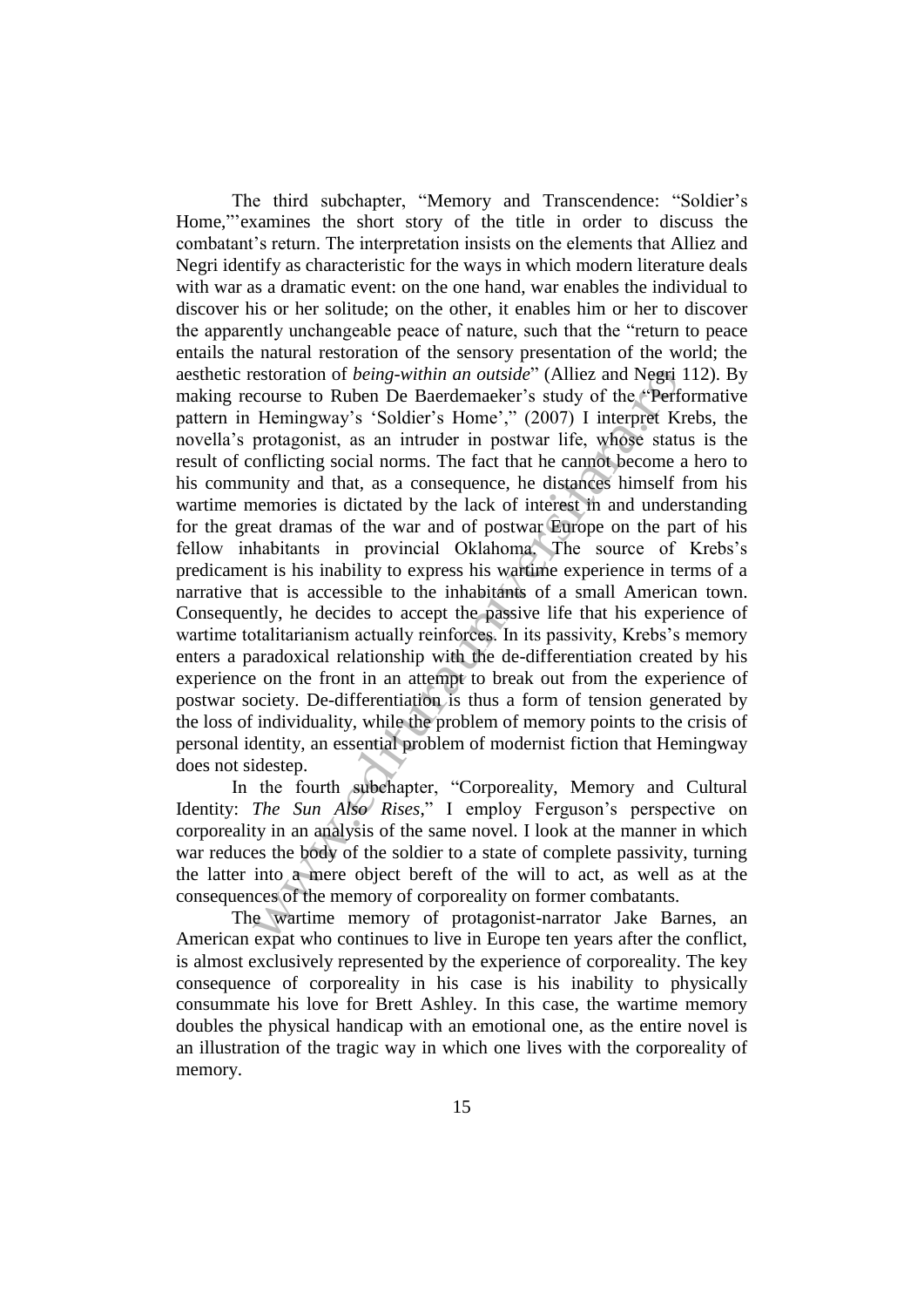In the fourth chapter, "War Narratives through the Lenses of Trauma", the analysis centers on the dominant trope of the "war wound" as trauma, the key means through which Hemingway represents the war in his work. The first four subchapters outline the theoretical framework of the discussion on trauma and, more specifically, on the relationship between history (war) and trauma. Michel Foucault's theories on discursively generated power enable one to reconsider history from the perspective of power relations in historical and literary texts, as well as to expand the discussion on the effect of trauma and violence on the interpretation of history. Another critical reference is the cultural-psychoanalytical criticism of Higonnet (2002), who conceptualized war trauma by extending it to noncombatants as well.

on the ertect of trauma and violence on the intepheta<br>nother critical reference is the cultural-psychonalytical critical<br>ret (2002), who conceptualized war trauma by extending it<br>star et (2002), who conceptualized war tra Starting from the general definition of trauma and the distinction between the objective and the subjective components of the experience of "external trauma" (John Allen), as well as employing Cathy Caruth's analysis in *Unclaimed Experience: Trauma, Narrative and History* (1996), I discuss the manner in which physical traumas caused by war and persecution differ from one individual to another and depend on the relevant historical and national perspective (the first subchapter). In the next section I discuss the conceptualization of trauma, the identification of a paradigm of trauma as failed experience and of a paradigm of violence as the result of an external attack. (I rely here on Ruth Leys' distinction between mimetic and anti-mimetic theories of trauma). I further discuss the paramount role of fear in this conceptualization (the second subchapter, on "Conceptualizing Trauma"). Fear defines a new type of subjectivity for a self which loses its foundations and becomes diffuse. Sigmund Freud's observations in "Inhibitions, Symptoms and Anxiety" on the relationship between traumatic neurosis during war and the problem of anxiety serve in my discussion of the behavior of the soldier traumatized by the shock of direct participation in the war (WWI) and of his struggle to survive psychologically in the novels and short stories of Hemingway.

The first section, "Emotional and Psychological Trauma", explores aspects of intense trauma and traumatic events especially in cases where there is no associated physical trauma, that is, when the trauma is psychological and emotional. The analysis centers on three constitutive components of the emotional trauma: its spontaneous, unexpected and unpredictable character.

Using Esther Giller's theory of psychological trauma, as well as drawing on studies on the Great War, I look at the subjective individual experience which determines whether an event is traumatic or not. Psychological trauma represents the unique experience of an event or state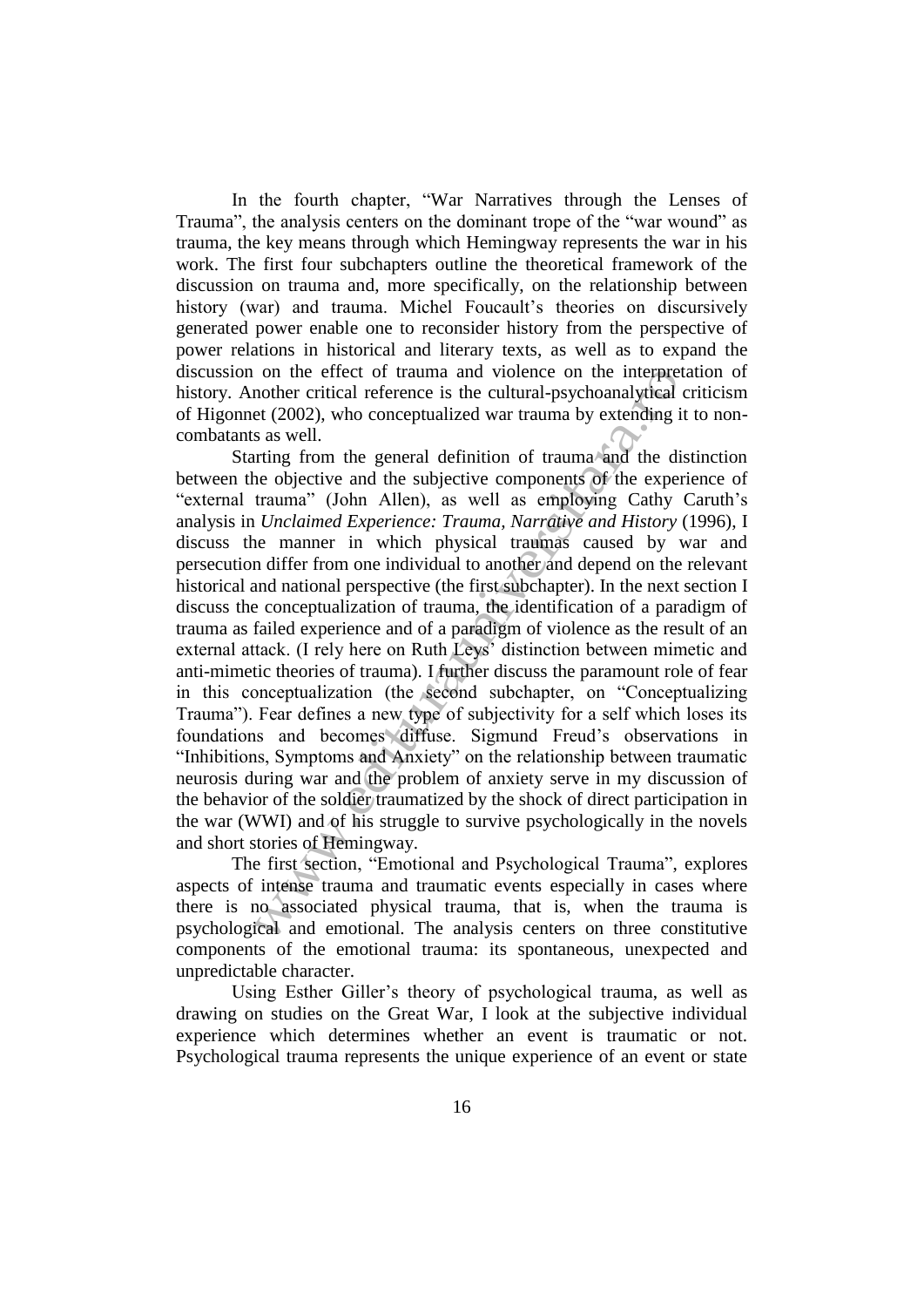of suffering in which the individual's ability to adapt emotionally is overpowered or in which his life, bodily integrity and health are severely threatened. The analysis dwells on the various critical implications suggested by Margaret Higonnet in "Authenticity and Art in Trauma" Narratives of World War I", particularly on flashbacks, nightmares, dissociative states, deliberate self-harm, and reenactments of past events which point to mental disorders in soldiers as a consequence of war traumas (the so-called post-traumatic stress disorders, or PTSD).

The second section, "Childhood and Adult Trauma", discusses matters related to childhood traumas which may subsequently affect the psychological, social and physiological development of an adult. I use Jon Allen's distinction, in *Coping with Trauma*, among three levels of involvement in traumatic events: the impersonal trauma, the interpersonal trauma, and attachment trauma.

e second section, "Childhood and Adult Irauma", di<br>alted to childhood traumas which may subsequently afflicted to childhood traumas which may subsequently afficial, social and physiological development of an adult. I istin The maximization of efforts to control situations involving emotional stress and the minimization of exposure to new stressful events diminish the chances of repeating traumatic symptoms. Lenore C. Terr studied the psychology of both adults and children in order to assess their condition and design the appropriate treatment. In her work "Psychic Trauma in Childhood" Terr shows that children have a diminished capacity to maximize their potential in cases of emotional trauma and that, when the stimulus which generated the state of anxiety is removed, the memory and scar of such fears persist.

In the second and most substantial part of the chapter on trauma I use such theoretical considerations to analyze Hemingway's novels and short stories. The third subchapter, "The Role of Trauma in Hemingway's Fiction", is devoted to several of the literary and historical characters in the writer's novels and stories – Robert Jordan, the protagonist of *For Whom*  the Bell Tolls, Nick Adams, the "code hero" of "Indian Camp", and the characters in the stories "On the Quai at Smyrna" and "Big Two-Hearted River".

Of major interest in this subchapter is the first section, "Trauma in the Artist's Experience", as I discuss here a traumatic event of Hemingway's life on which he wrote in four pieces that were only published posthumously. This event concerns the loss, by his first wife Hadley, of the manuscripts that contained his first writings in Paris in 1922. Given the unique, painfully traumatic nature of this experience, Hemingway refused to publish during his life the texts which mention the episode.

In drawing on Shoshana Felman and Dori Laub's theoretical perspectives in *Testimony: Crises of Witnessing in Literature, Psychoanalysis, and History* (1992), the analysis centers on the emergence of forms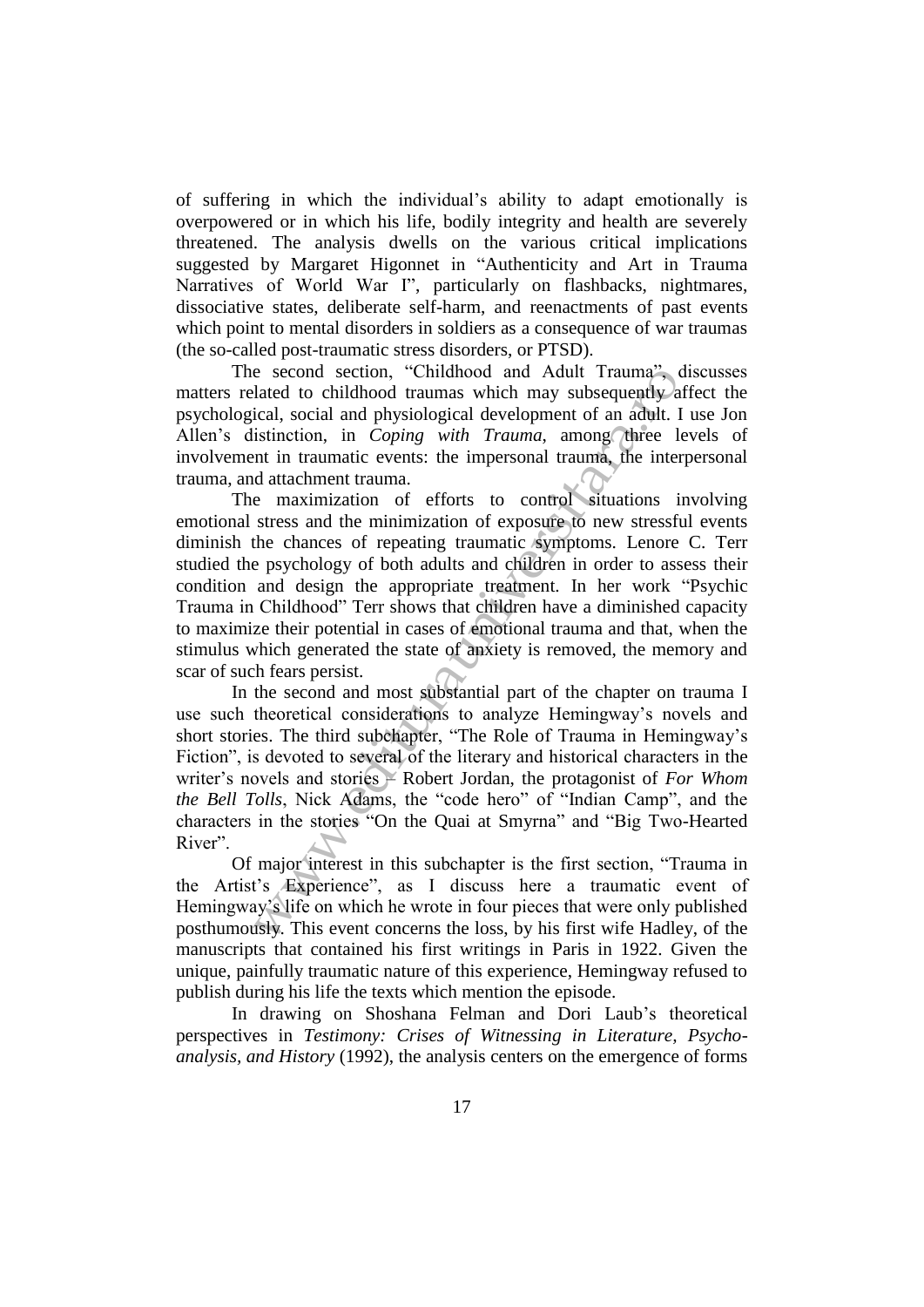of narrative construction and historical reconstruction that are necessary in order to weaken the hold of traumatic memory. I conclude that Hemingway may have written repeatedly on the loss of his manuscripts without realizing that this was an attempt at discovery, a form of psychological recovery or of healing the trauma.

The subsection on "Emotional and Psychological Trauma: *For Whom the Bell Tolls*," uses the theoretical perspective advanced by Carl Eby (―Rabbit Stew and Blowing Dorothy's Bridges: Love, Aggression and Fetishism in *For Whom the Bell Tolls*", 1998) to discuss the war scars, the "psychoanalytical paradigm" known as the "wound theory", the word as symbolic wound, the physical and psychological trauma of the protagonists and the therapeutic character of love in the aforementioned novel. I argue that in *For Whom the Bell Tolls* love and work have the ability to lessen and eventually heal the physical and psychological burden of the wound. The novel sets a standard for the incessant struggle of Hemingway's characters to survive, for the suffering, patience, pain and death which are central to the human condition.

in For Whom the Bell 1olls", 1998) to discuss the wars actually<br>it and paradigm" known as the "wound theory", the vivale alalytical paradigm" known as the "wound the physical and psychological trauma of the protect<br>erapeu In the final subsection, titled "Psychological Trauma: 'Indian Camp', 'On the Quai at Smyrna', 'Big Two-Hearted River' and 'Out of Season," I engage critically the violent world of Nick's childhood in "Indian Camp", then follow the events chronologically in order to introduce Nick as an adult in "Big Two-Hearted River". The analysis also refers to Nick as the central character in *In Our Time*, which subverts the chronological perspective, as well as to the way in which Nick's thoughts, ideas and feelings transcend the spirit of the river ("Big Two-Hearted River"). I insist on the traumatic energetic blockage which contrasts abruptly with the way in which Nick himself relates to the events. By taking into account both the most relevant violence- and trauma-related circumstances and the modernist aesthetic, the analysis discusses the similarities between the "fragmented narrative" and the "visual fragmentation" of cubist painting.

Chapter five, "War, Absurdity and Alienation: The Existentialist Hero" focuses on the existentialist hero in Hemingway's oeuvre, who as a result of the war experience is locked into a constant struggle with alienation and the absurd. In my reading, Hemingway's works are fashioned as a dialogue with the cultural canon on the human ability to endure harsh conditions. The focal point of this dialogue is not the misfortunes as such, but the heroic attitude of the protagonists.

In the sixth chapter, "Gendered Wars", I use gender and masculinity theory to analyze Hemingway's prose writings. The theoretical framework is provided by Judith Butler's *Gender Trouble* (1990), which deconstructs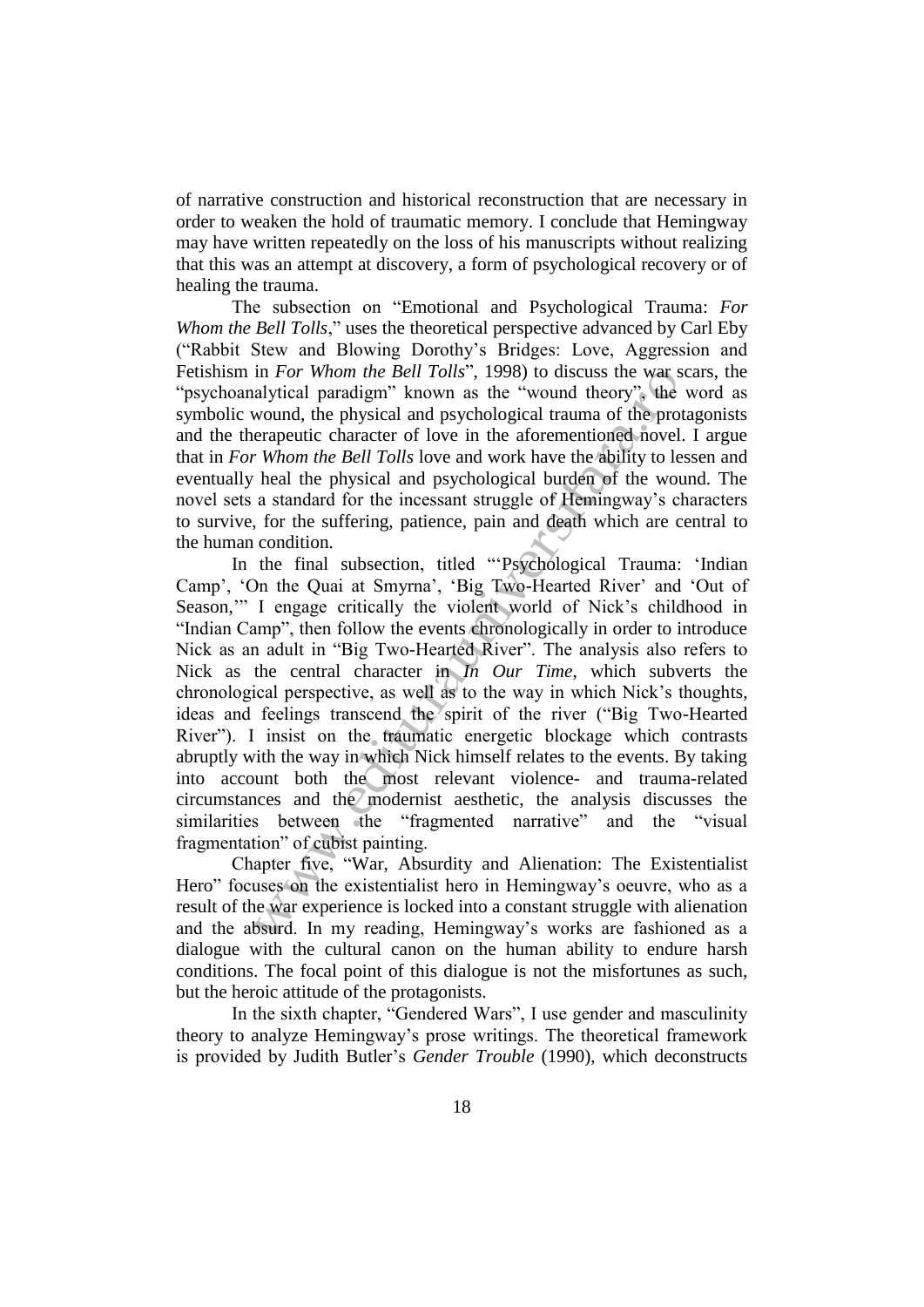the binary opposition nature / culture and theorizes identity as performance, as something optional and therefore amenable to parody. From this starting point the chapter moves to a discussion of the notions of masculinity, femininity and the traditional roles assigned to the sexes through a variety of ways of representing war. The extreme experience of war enables one to reassess femininity and masculinity and attach to them complex meanings, and is thus a first step towards overcoming oppressive, limiting stereotypes thereon. At the same time, the discussion enlarges on ways in which the performative views on masculinity and femininity develop depending on the particular war that is the subject of Hemingway's writings.

We views on masculintly and reminity develop depending<br>war that is the subject of Hemingway's writings.<br>The first subchapter, "Jake Barnes and the Code of Mascul<br>*Also Rises*", the analysis centers on the effects of war<br> In the first subchapter, "Jake Barnes and the Code of Masculinity in *The Sun Also Rises*", the analysis centers on the effects of war on the concept of masculinity both in wartime and during the aftermath. In using the theoretical framework provided by Santanu Das (2002) the analysis dwells on the notion of intimacy, which becomes in wartime a new norm governing relations among males. This is illustrated with Rinaldi and Frederic Henry in the novel *A Farewell to Arms*. After the war, it is disability that turns into the essential feature of the former combatant, as manifest in the case of Jake Barnes in *The Sun Also Rises*. Santanu Das (2002) serves me in my discussion of the predominance of intimacy, which subverts the traditional perspective on misogyny and on the triumph of masculinity in the modernist war-fiction canon, while simultaneously supporting the opening up of modernist literature to physical tenderness. Against the traditional interpretation of war as an unprecedented means of brutalizing the male body, this perspective puts the spotlight on a completely different type of masculine experience based on fear, vulnerability, and physical warmth.

As for the postwar society in Hemingway's writings, I follow Fore Dana's (2007) recent suggestions concerning the re-assessment of the relationship between the wounded body and masculinity. My analysis discusses the extent to which, in some of Hemingway's texts (*The Sun Also Rises*, "Soldier's Home"), a wounded or mutilated body may still be happy in a world which imposes limitations on such bodies through cultural narratives which stigmatize deformity. I show that in order to find one's place in the postwar world one needs to confront social views according to which physical disability disqualifies one as a human being. Consequently, the true obstacle to the postwar rehabilitation of the individual consists of social prejudices and limitations.

In the second subchapter, "The Crisis of Masculinity in Hemingway's Short Stories", I use the re-conceptualization of the concepts of masculinity and femininity (Mark Spilka, *Hemingway"s Quarrel with*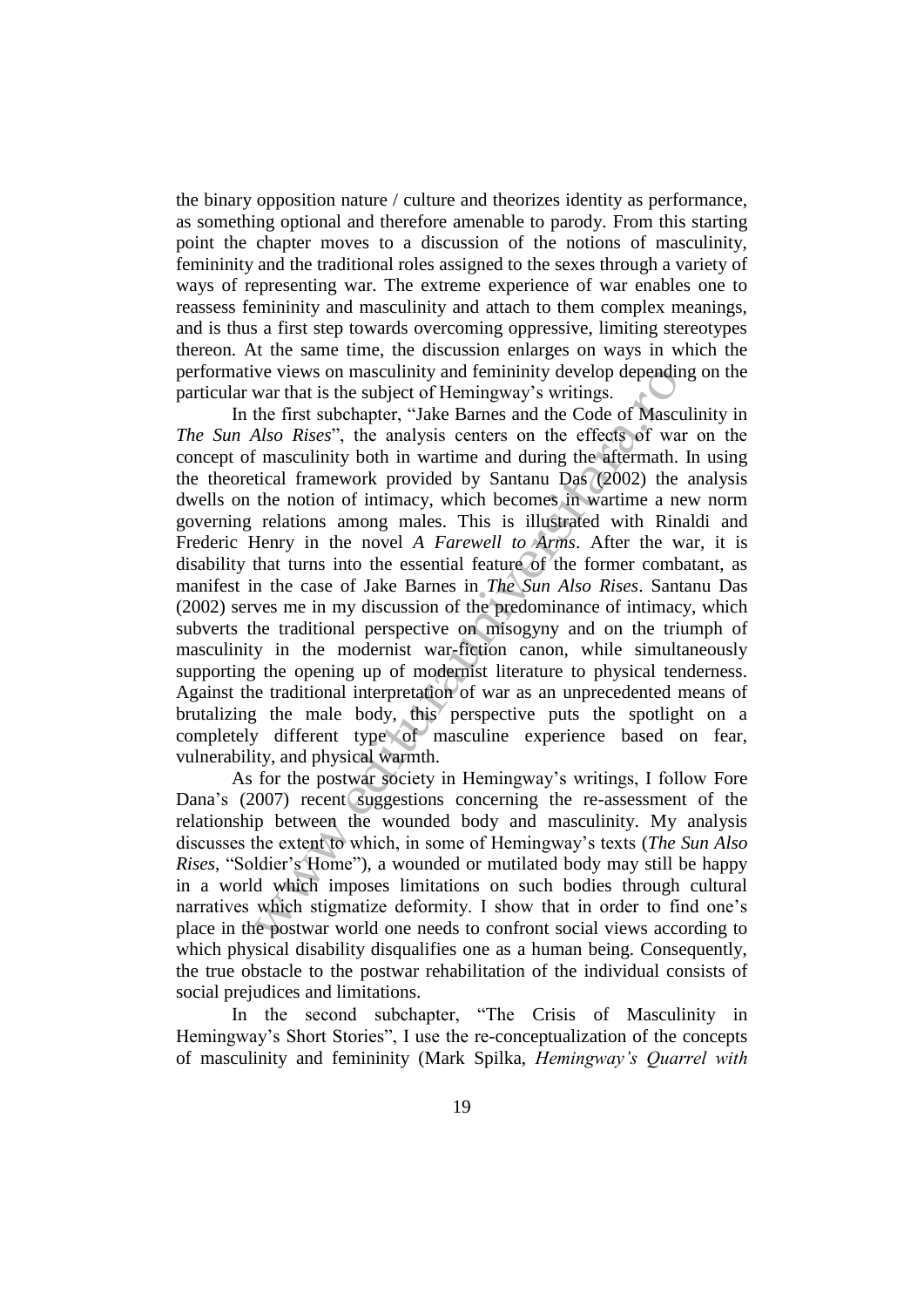*Androgyny*, 1990 and Nancy R. Comley & Robert Scholes, *Hemingway"s Genders: Rereading the Hemingway Text*, 1994) in an attempt to demonstrate that the gender of the Hemingway protagonist is acquired and performative. In the spirit of Das and Strychaz (*Hemingway"s Theatres of Masculinity*, 2003) I discuss the masculinity of Hemingway's protagonist as temporary, subjected to sudden change, relative and contingent, rather than as based on self-determination; as a function of changing rather than essentialized codes ("Indian Camp," "Out of Season," The Doctor and the Doctor's Wife," "The End of Something," "Mr. and Mrs. Elliot").

The third subchapter, on "Warfare Representations of Gender Roles," returns to the theoretical insights provided by Margaret Higonnet, who problematizes from an analytical perspective the normative interpretation of war and gender. I discuss the significance of the war trauma of non-combatants, especially in connection with women's experiences. Starting from the theoretical outlook of Jamie Barlowe and Geraldine Brooks, the analysis refers to the distinction between genders as far as their visions of war are concerned, as well as to psychological balance in the context of war and of war-related gender trauma.

The final chapter, "War Symbolism in Hemingway's Works", is based on the observation that despite his "journalistic", minimalist style and a language seemingly spare in metaphors, Hemingway shares with the great modernists a use of language in which the symbolic dimension is attained through extensive use of constitutive symbols, of symbolic construction of imagery and scenes, and also through such modernist techniques as the "objective epitome" and the "leaving out" – to mention only a few.

Wife," "The End of Something," "Mr. and Mrs. Elliot")<br>
e third subchapter, on "Warfare Representations of<br>
turns to the theoretical insights provided by Margaret Hi<br>
turns to the theoretical insights provided by Margaret I start my discussion of Hemingway's war symbolism by arguing that in his work war plays the role of a constitutive symbol. Eliseo Vivas defines the "constitutive symbol" a symbol whose meaning cannot be stated abstractly, but which actually constitutes the text: "it is more than a matter of intended meaning"  $(274)$ ; "it is a creative synthesis of empirical matter which manifests itself in dramatic and moral terms and which functions categorically" (275). Hemingway conveys the subjective condition of his characters as part of his representation of war by means of a technique which M. Halliday calls (probably by analogy with Eliot's "objective correlative") "the technique of the objective epitome"  $(6)$ . This technique combines Hemingway's minimalism with his symbolism in that the details he selects "are not so much those which produce the emotion as those which epitomize it"  $(6)$ . In this sense, it can be said that Hemingway is symbolic in his narrative method, creating key characters who are representative on several levels.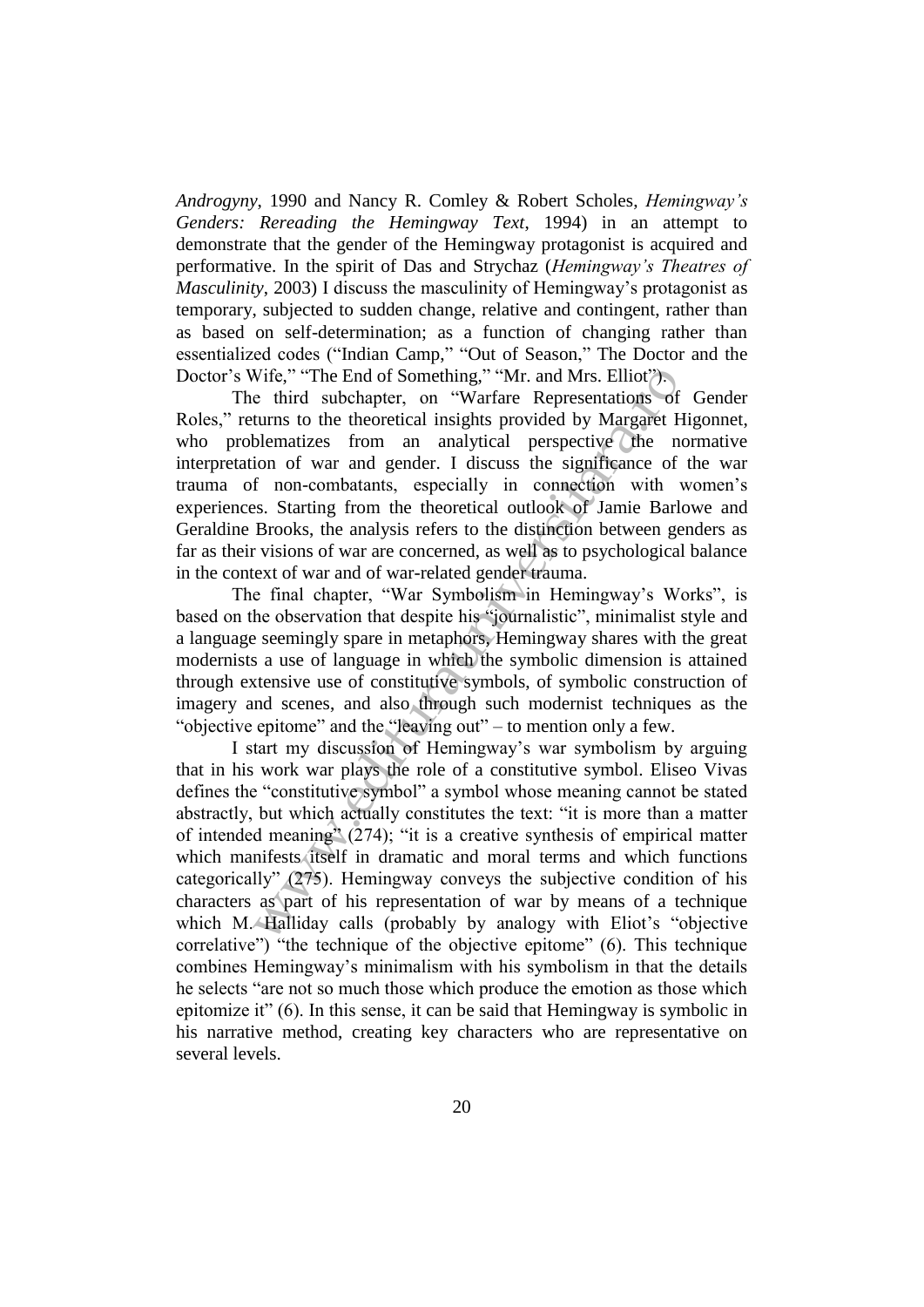In most cases, Hemingway turns war into a constitutive symbol by the technique of "leaving out", in other words, by deliberately stressing its absence, which can be interpreted as an element of his postmodernism, his deconstruction of war. As I have mentioned more than once in this study, he represents war in a minimalist way with emphasis on its aftermath, and on the psychological and emotional effects on the survivors rather than with an eye for its realistic or naturalistic description.

Though his language is metaphorically sparse, one should notice that his representations of war rely heavily on a symbolic imagery including several recurrent images such as mud, rain, snow, winter, dust, the plain, and the mountain.

For Hemingway, whose main narrative technique relies on recording and defining perceptions, the symbolist framework is itself a mode of perception. Like other modernists, among them Joyce, Eliot or Virginia Woolf, Hemingway used the symbolism of association to convey by implication the essential meaning he was after. A very good example is offered by his use of water symbols and its variants, mud and rain. In most cases, these symbols, subsumed to the constitutive symbol, have negative connotations.

entations of war rely heavily on a symbolic imagery morturent images such as mud, rain, snow, winter, dust, the outmain.<br>
Lumentain.<br>
The outmains of the symbolist framework is itself a mortual<br>
L. Like other modernists, a Hemingway strikes a particular note among modernists in his use of gothic symbolism in the representations of war. Starting from Leslie Fiedler's remarks on the gothic mode in the modern American novel, the study analyzes various stances of gothic symbolism as war symbolism in Hemingway's fiction – a way of telling the truth about the human soul, about war and the human condition in modern society. Special emphasis is laid on his use of the themes of alienation and loneliness, common to both gothic and war symbolism, which he fully explored when he created his existentialist heroes**.** A parallel between Poe's and Hemingway's gothic symbolism discloses common roots. In both cases they reflect the writer's changed vision of his world  $-$  in the case of Poe, the spiritual crisis in a world changed by the rapid progress of industrial civilization, in the case of Hemingway, in a world changed during the aftermath of modern wars.

My inquiry into Hemingway's war symbolism rooted in a complex relation between trauma-memory and history has both a synchronic and a diachronic dimension, which I address in two separate sections of this chapter: one dedicated to Hemingway's short stories ("Indian Camp," "Hills Like White Elephants," "The Snows of Kilimanjaro," "A Clean Well-Lighted Place," "Big Two-Hearted River," "A Way You'll Never Be," "Now I Lay Me"), and the other one devoted to his novels.

The subchapter "War Symbolism in Hemingway's Short Stories" is an inquiry from a diachronic perspective into Hemingway's war symbolism,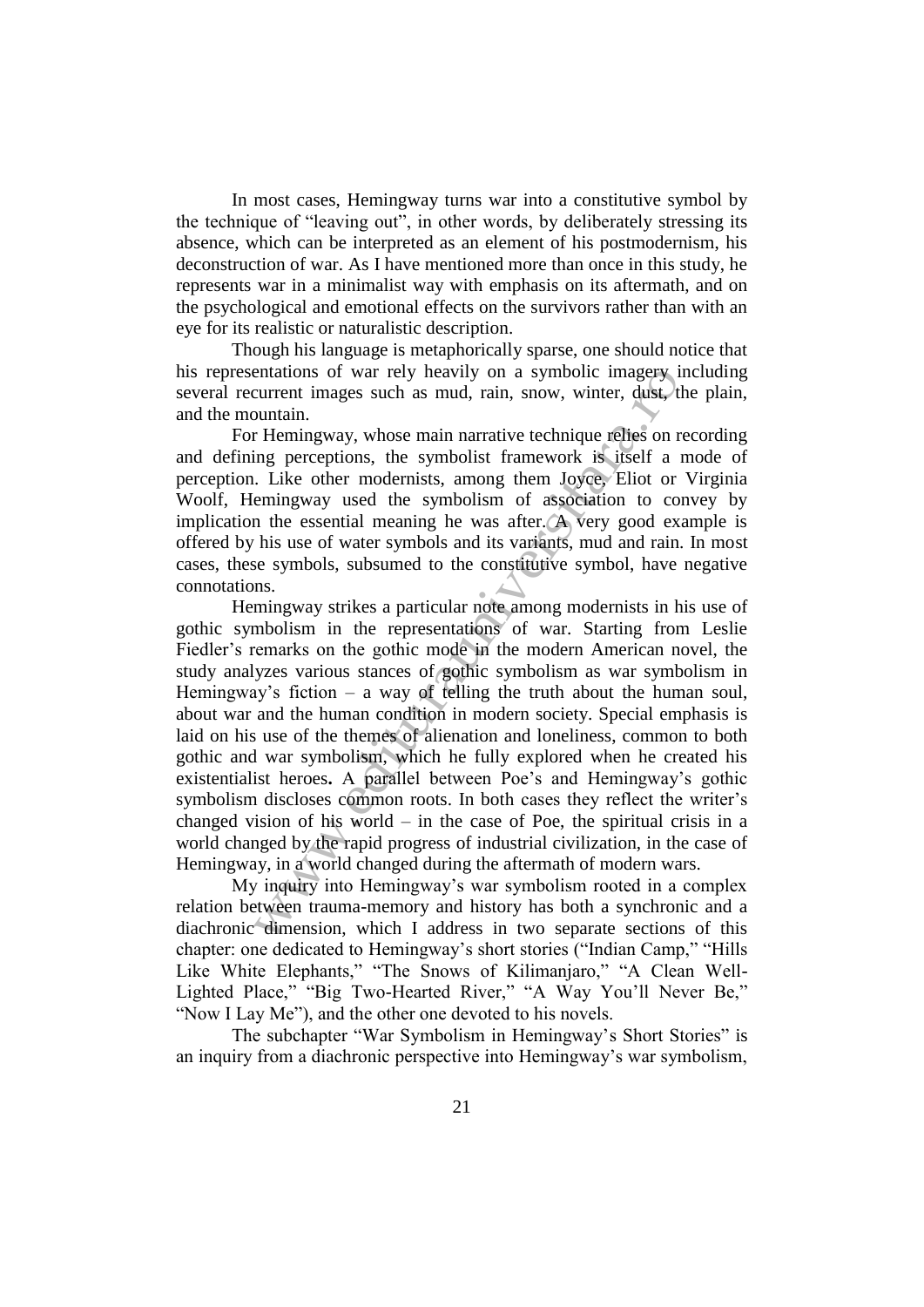starting with some stories of initiation, the so-called *Nick Adams Stories*. Though most of these stories do not deal with actual scenes of war, they offer an important insight into Hemingway's combat-related fictional world, by suggesting other extreme situations his characters are confronted with, which eventually lead to the birth of Hemingway's "code hero". Following the dynamics of the code hero's growth from the earliest example of Nick Adams to later portrayals, such as that of Francis Macomber, one can realize the gradual development of Hemingway's code for living in the modern wasteland, as well as "the refinement of his aesthetic theories" (Mangum 621-28). Textual references show how in quite a few of these stories warrelated symbolism takes the guise of power struggles between white oppressors and Native inhabitants, while in other stories it refers to the effects of the war experience on the postwar life of both combatants and non-participants and takes the guise of a wasteland standing for modern man's physical and psychological trauma. In Hemingway's world, death begins in childhood, as described in the short story "Indian Camp."

as well as "the reinnent of his acsthett theores" (Wextual references show how in quite a few of these slorit<br>ending models are models are also to the same throught as the word there is and Native inhabitants, while in ot The open-endedness of Hemingway's symbolism versus his minimalism (through omission or leaving out) is discussed with reference to the enacting of the life-death dilemma in "Hills Like White Elephants" and "The Snows of Kilimanjaro", while the critical comments on "Big Two-Hearted River" read the story as symbolic of a postwar situation, in which the enormity of the war effort renders all forms of traditional value obsolete. The alienation and isolation which lead to destruction and death in the meaningless universe of the postwar world are discussed in connection with "Soldier's Home", where the central character Krebs becomes a passive observer of the life around him, thus insulating himself from the burden of the wartime atrocities which he alone had experienced. Hemingway's postmodern representation of war in terms of omission or absence – the presence as absence – is thus laid bare.

The final subchapter, "War and Wound Symbols in Hemingway's A *Farewell to Arms*," deals with a novel that has been until recently read as an autobiographical work on love and war, but which current criticism sees rather as a fictional work on wounds, traumas, and failures. My reading emphasizes therefore the indirect description of war in terms of various physical and/or psychological wounds which irrevocably alter the individual and his relationship with a world that is itself changed. I show why Hemingway ends this novel with the apparently gratuitous death of a child at birth, in particular by drawing an analogy between the pointless, unanticipated death of soldiers and the sudden passing away of an innocent baby. In being associated with the Armenian genocide (1915-1923), which Hemingway covered in his writings, the baby becomes a symbol of the